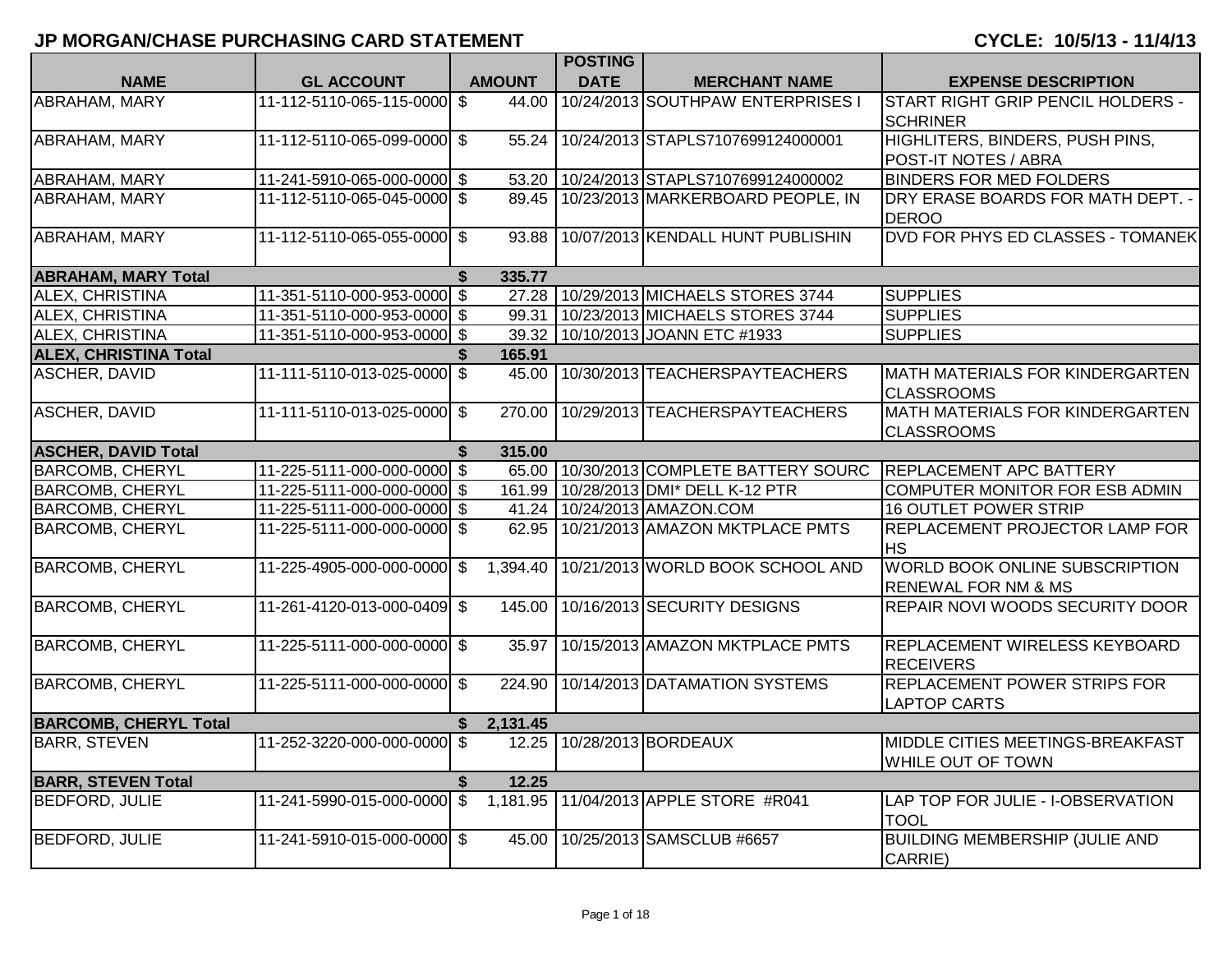|                                 |                             |    |               | <b>POSTING</b>           |                                        |                                             |                                      |
|---------------------------------|-----------------------------|----|---------------|--------------------------|----------------------------------------|---------------------------------------------|--------------------------------------|
| <b>NAME</b>                     | <b>GL ACCOUNT</b>           |    | <b>AMOUNT</b> | <b>DATE</b>              |                                        | <b>MERCHANT NAME</b>                        | <b>EXPENSE DESCRIPTION</b>           |
| <b>BEDFORD, JULIE</b>           | 11-241-5910-015-000-0000    | \$ | 37.60         | 10/17/2013 TARGET        |                                        | 00014654                                    | RETURNED BLENDER - BOUGHT NEW        |
|                                 |                             |    |               |                          |                                        |                                             | ONE AND MEAP SNACKS                  |
| <b>BEDFORD, JULIE</b>           | 11-241-5910-015-000-0000 \$ |    |               | 29.97 10/14/2013 TARGET  |                                        | 00014654                                    | <b>LOUNGE BLENDER</b>                |
| <b>BEDFORD, JULIE</b>           | 11-241-5910-015-000-0000 \$ |    |               | 45.96 10/10/2013 STAPLES |                                        | 00115659                                    | <b>OFFICE SUPPLIES</b>               |
| <b>BEDFORD, JULIE Total</b>     |                             |    | 1,340.48      |                          |                                        |                                             |                                      |
| <b>BELANGER, KIMBERLY</b>       | 11-118-5110-000-951-0000 \$ |    |               | 16.00 10/30/2013 TARGET  |                                        | 00014654                                    | SCHOOL MATERIALS AND SUPPLIES        |
| <b>BELANGER, KIMBERLY</b>       | 11-118-5110-000-951-0000 \$ |    |               |                          |                                        | 10.60   10/28/2013 DOLRTREE 4614 00046144   | <b>SCHOOL MATERIALS AND SUPPLIES</b> |
| <b>BELANGER, KIMBERLY</b>       | 11-118-5110-000-951-0000 \$ |    |               |                          | 12.60   10/07/2013   WALGREENS #4933   |                                             | TEACHING MATERIALS AND SUPPLIES      |
| <b>BELANGER, KIMBERLY Total</b> |                             |    | 39.20         |                          |                                        |                                             |                                      |
| <b>BENGLE, HOLLY</b>            | 11-351-5110-000-953-0000 \$ |    |               |                          |                                        | 14.00 10/28/2013 NOMORERACK 18005389798     | <b>CRAFT PROJECT FOR KIDS</b>        |
| <b>BENGLE, HOLLY</b>            | 11-351-3220-000-953-0000 \$ |    |               |                          |                                        | 108.00   10/23/2013 APPELBAUM TRAINING INS  | <b>TRAINING FOR STAFF</b>            |
| <b>BENGLE, HOLLY</b>            | 11-351-5110-000-953-0000 \$ |    |               | 67.52 10/07/2013 TARGET  |                                        | 00008722                                    | <b>TOYS FOR PROGRAM</b>              |
| <b>BENGLE, HOLLY Total</b>      |                             |    | 189.52        |                          |                                        |                                             |                                      |
| <b>BLOOM, LYNETTE</b>           | 11-311-5990-000-000-0000 \$ |    |               | 30.55 10/29/2013 STAPLES |                                        | 00115659                                    | <b>OFFICE SUPPLIES</b>               |
| <b>BLOOM, LYNETTE</b>           | 11-351-5990-000-953-0000 \$ |    |               |                          | 68.94 10/21/2013 S&S WORLDWIDE         |                                             | <b>TEACHING SUPPLIES</b>             |
| <b>BLOOM, LYNETTE</b>           | 11-351-5990-000-953-0000 \$ |    |               |                          | 62.86 10/10/2013 PARTY AMERICA         |                                             | <b>TEACHING SUPPLIES</b>             |
| <b>BLOOM, LYNETTE Total</b>     |                             |    | 162.35        |                          |                                        |                                             |                                      |
| <b>BRASIL, SANDRA</b>           | 62-431-6216-055-000-0000 \$ |    |               |                          |                                        | 196.35   11/04/2013   MIDWEST NATIVE SKILLS | <b>CAMP SUPPLIES</b>                 |
| <b>BRASIL, SANDRA</b>           | 11-111-5110-055-025-0000 \$ |    |               |                          |                                        | 365.02 11/04/2013 SCANTRON CORPORATION      | <b>SCANTRON TEST SHEETS FOR</b>      |
|                                 |                             |    |               |                          |                                        |                                             | <b>ELA/SCIENCE TESTS</b>             |
| <b>BRASIL, SANDRA</b>           | 11-111-5110-055-025-0000 \$ |    |               |                          | 179.80   10/31/2013 GFS MKTPLC #0958   |                                             | FOOD FOR STAFF LUNCHEON              |
| <b>BRASIL, SANDRA</b>           | 11-111-5110-055-099-0000 \$ |    |               |                          | 56.73   10/28/2013   PANERA BREAD #667 |                                             | <b>DISTRICT PRINCIPALS LUNCH</b>     |
| <b>BRASIL, SANDRA</b>           | 11-111-5110-055-060-0000 \$ |    |               |                          | 64.18   10/28/2013   AMAZON.COM        |                                             | <b>READING SUPPLIES</b>              |
| <b>BRASIL, SANDRA</b>           | 62-431-6216-055-000-0000 \$ |    |               |                          |                                        | 734.47   10/28/2013   SSI*SCHOOL SPECIALTY  | <b>CAMP SUPPLIES</b>                 |
| <b>BRASIL, SANDRA</b>           | 11-111-5110-055-020-0000 \$ |    |               |                          |                                        | 2,001.17   10/22/2013 DMI* DELL BUS ONLINE  | TONERS FOR SCHOOL PRINTERS. NOT      |
|                                 |                             |    |               |                          |                                        |                                             | TO PAY TAX.                          |
| <b>BRASIL, SANDRA</b>           | 11-111-5110-055-017-0000 \$ |    |               |                          |                                        | 31.23   10/18/2013   SSI*SCHOOL SPECIALTY   | LIGHT FILTERS FOR COUNSELING         |
|                                 |                             |    |               |                          |                                        |                                             | <b>OFFICES</b>                       |
| <b>BRASIL, SANDRA</b>           | 11-222-5990-055-000-0000 \$ |    |               |                          | 202.14   10/16/2013 DEMCO INC          |                                             | MEDIA CENTER BOOK COVERS             |
| <b>BRASIL, SANDRA</b>           | 11-111-5110-055-099-0000 \$ |    |               |                          |                                        | 229.52   10/16/2013 DBC*BLICK ART MATERIAL  | PARTIAL ORDER SHIPMENT CANVAS        |
|                                 |                             |    |               |                          |                                        |                                             | FOR MURALS FOR THE                   |
| <b>BRASIL, SANDRA</b>           | 11-111-5110-055-099-0000 \$ |    | 109.61        | 10/15/2013 TARGET        |                                        | 00014654                                    | STAFF LOUNGE SUPPLIES AND ITEMS      |
|                                 |                             |    |               |                          |                                        |                                             | TO MAKE LOCK DOWN CU                 |
| <b>BRASIL, SANDRA</b>           | 11-111-5110-055-025-0000 \$ |    |               |                          | 32.44   10/14/2013   AMAZON.COM        |                                             | CART FOR EMERGENCY BAG               |
| <b>BRASIL, SANDRA</b>           | 11-222-5990-055-000-0000 \$ |    |               |                          | 105.89   10/14/2013 STAPLES DIRECT     |                                             | <b>LIBRARY SUPPLIES</b>              |
| <b>BRASIL, SANDRA</b>           | 11-111-5110-055-025-0000 \$ |    |               |                          |                                        | 30.74   10/11/2013 SSI*SCHOOL SPECIALTY     | <b>CLASSROOM SUPPLIES FOR PAM</b>    |
|                                 |                             |    |               |                          |                                        |                                             | <b>POIRIER</b>                       |
| <b>BRASIL, SANDRA</b>           | 11-111-5110-055-025-0000 \$ |    |               |                          |                                        | 51.46 10/11/2013 SSI*SCHOOL SPECIALTY       | <b>CLASSROOM SUPPLIES FOR LANA</b>   |
|                                 |                             |    |               |                          |                                        |                                             | <b>ZEBROWSKI</b>                     |
| <b>BRASIL, SANDRA</b>           | 11-111-5110-055-065-0000 \$ |    | 28.24         |                          | 10/09/2013 FLUKERFARMS.COM             |                                             | <b>CRICKETS FOR SCIENCE</b>          |
| <b>BRASIL, SANDRA Total</b>     |                             | S. | 4,418.99      |                          |                                        |                                             |                                      |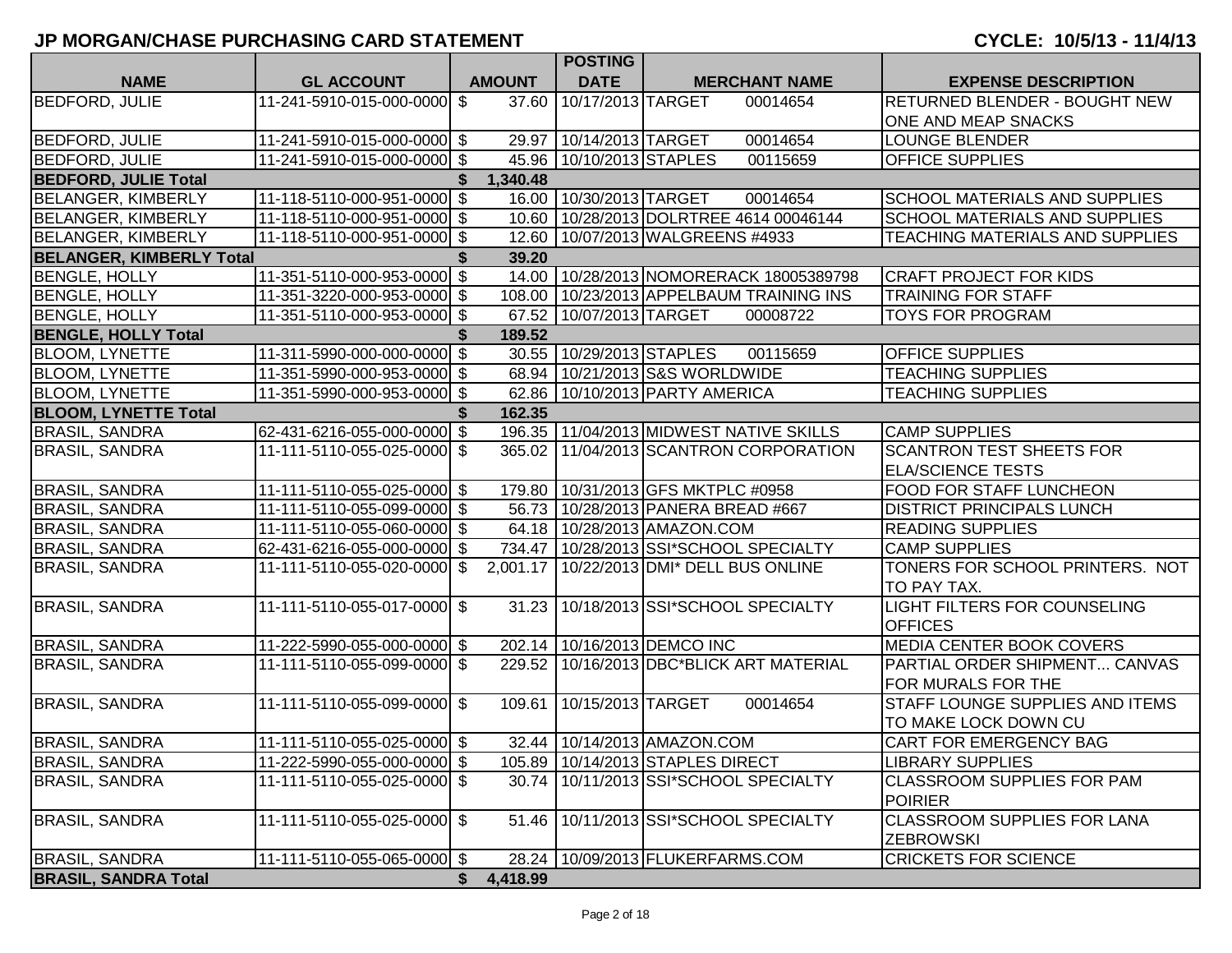|                                 |                             |               | <b>POSTING</b>               |                                            |                                                                   |
|---------------------------------|-----------------------------|---------------|------------------------------|--------------------------------------------|-------------------------------------------------------------------|
| <b>NAME</b>                     | <b>GL ACCOUNT</b>           | <b>AMOUNT</b> | <b>DATE</b>                  | <b>MERCHANT NAME</b>                       | <b>EXPENSE DESCRIPTION</b>                                        |
| <b>BRATNEY, BETHANY</b>         | 11-222-5310-071-000-0000 \$ |               |                              |                                            | 31.98 10/10/2013 NEXT CHAPTER BOOKSTORE NEW MATERIALS FOR THE LMC |
| <b>BRATNEY, BETHANY</b>         | 11-222-5310-071-000-0000 \$ |               |                              | 28.03   10/07/2013   AMAZON.COM            | <b>AP LIT. TITLES</b>                                             |
| <b>BRATNEY, BETHANY Total</b>   |                             | \$<br>60.01   |                              |                                            |                                                                   |
| <b>BUNKER, JEFFREY</b>          | 11-261-5993-000-000-0000 \$ |               |                              | 37.19 11/04/2013 THE HOME DEPOT 2737       | <b>GRNDS SUPPLIES</b>                                             |
| <b>BUNKER, JEFFREY</b>          | 11-261-5993-000-000-0000 \$ |               |                              | 12.94   11/04/2013 THE HOME DEPOT 2737     | <b>GRNDS ATHLETIC FIELD SEEDING</b>                               |
| <b>BUNKER, JEFFREY</b>          | 11-261-5992-065-000-0000 \$ | 5.58          |                              | 11/04/2013 THE HOME DEPOT 2737             | <b>MS SIGN POSTS</b>                                              |
| <b>BUNKER, JEFFREY</b>          | 11-261-5992-013-000-0000 \$ |               |                              | 5.58   11/04/2013 THE HOME DEPOT 2737      | <b>NW SIGN POSTS</b>                                              |
| <b>BUNKER, JEFFREY</b>          | 11-261-5993-000-000-0000 \$ |               |                              | 975.84 11/01/2013 RESIDEX, LLC             | <b>GRNDS BROADLEAF WEED SPRAYING</b>                              |
| <b>BUNKER, JEFFREY</b>          | 11-261-5993-000-000-0000 \$ |               |                              | 104.16   11/01/2013 JOHN DEERE LANDSCAPES0 | <b>GRNDS MARKING PAINT FOR FIELD</b>                              |
|                                 |                             |               |                              |                                            | <b>AERATION MARKING SPRIN</b>                                     |
| <b>BUNKER, JEFFREY</b>          | 11-261-5993-000-000-0000 \$ |               |                              | 8.95   11/01/2013   RESIDEX, LLC           | <b>GRNDS HAND SPRAYER</b>                                         |
| <b>BUNKER, JEFFREY</b>          | 11-261-5730-000-000-0000 \$ |               |                              | 40.00 10/28/2013 BELLE TIRE 017            | <b>MTCE TIRE INSTALLATION</b>                                     |
| <b>BUNKER, JEFFREY</b>          | 11-261-5992-005-000-0000 \$ |               |                              | 5.82   10/28/2013   KROGER #632            | <b>MTCE HIGH-LOW BATTERY</b>                                      |
| <b>BUNKER, JEFFREY</b>          | 11-261-5730-000-000-0000 \$ |               |                              | 40.00 10/25/2013 BELLE TIRE 017            | <b>MTCE INSTALL NEW TIRES</b>                                     |
| <b>BUNKER, JEFFREY</b>          | 11-261-5992-000-000-0000 \$ |               |                              | 89.19 10/25/2013 GFS MKTPLC #0174          | <b>MTCE DRAINS</b>                                                |
| <b>BUNKER, JEFFREY</b>          | 11-261-4290-000-000-0000 \$ | 142.10        |                              | 10/21/2013 PENSKE TRK LSG 059110           | <b>MTCE RENTAL TRUCK</b>                                          |
| <b>BUNKER, JEFFREY</b>          | 11-261-5993-000-000-0000 \$ | 263.84        |                              | 10/18/2013 RESIDEX, LLC                    | <b>GRNDS PESTICIDE</b>                                            |
| <b>BUNKER, JEFFREY</b>          | 11-261-5710-000-000-0000 \$ | 17.51         |                              | 10/18/2013 MARATHON PETRO144568            | <b>MTCE RENTAL TRUCK GAS</b>                                      |
| <b>BUNKER, JEFFREY</b>          | 11-261-5993-000-000-0000 \$ |               |                              | 9.00 10/18/2013 ANGELO'S WHOLESALE         | <b>GRNDS SALT SAMPLE</b>                                          |
| <b>BUNKER, JEFFREY</b>          | 11-261-5993-071-000-0000 \$ | 22.95         |                              | 10/18/2013 THE HOME DEPOT 2737             | HS GATOR PARTS, SAFETY GLASSES                                    |
| <b>BUNKER, JEFFREY</b>          | 11-261-5993-071-000-0000 \$ |               |                              | 35.31 10/17/2013 BADER AND SONS CO.        | <b>HS GATOR PARTS</b>                                             |
| <b>BUNKER, JEFFREY</b>          | 11-261-5993-000-000-0000 \$ |               |                              | 1,763.73   10/15/2013 RESIDEX, LLC         | <b>DISTRICT BROADLEAF SPRAYING</b>                                |
| <b>BUNKER, JEFFREY</b>          | 11-261-5993-065-000-0000 \$ |               |                              | 135.00   10/11/2013 ANGELO'S WHOLESALE     | <b>MS MULCH FOR TREES</b>                                         |
| <b>BUNKER, JEFFREY</b>          | 11-261-5993-071-000-0000 \$ |               |                              | 196.00   10/07/2013 ANGELO'S WHOLESALE     | HS BASEBALL WARNING TRACK                                         |
|                                 |                             |               |                              |                                            | <b>MATERIAL</b>                                                   |
| <b>BUNKER, JEFFREY Total</b>    |                             | 3,910.69      |                              |                                            |                                                                   |
| <b>BURKHARDT, LORETTA</b>       | 62-431-6415-065-000-0000 \$ |               |                              | 34.49 11/04/2013 JOANN ETC #1933           | <b>FABRIC FOR STAGING</b>                                         |
| <b>BURKHARDT, LORETTA</b>       | 62-431-6415-065-000-0000 \$ |               |                              | 4.99 11/04/2013 PARTY AMERICA              | DRAMA CLUB COSTUMING                                              |
| <b>BURKHARDT, LORETTA</b>       | 62-431-6415-065-000-0000 \$ | 337.92        |                              | 11/04/2013 THREAD WORKS. LTD               | <b>DRAMA CLUB TSHIRTS</b>                                         |
| <b>BURKHARDT, LORETTA</b>       | 62-431-6415-065-000-0000 \$ |               |                              | 12.50   10/31/2013 THE HOME DEPOT 2737     | THEATER CLUB STAGING - WOOD                                       |
| <b>BURKHARDT, LORETTA</b>       | 62-431-6415-065-000-0000 \$ |               |                              | (12.50) 10/31/2013 THE HOME DEPOT 2737     | <b>RETURNED WOOD PURCHASE</b>                                     |
| <b>BURKHARDT, LORETTA Total</b> |                             | 377.40        |                              |                                            |                                                                   |
| <b>BURNHAM, SUSAN</b>           | 11-111-5110-011-025-0000 \$ |               |                              | 52.97 10/28/2013 HOMEDEPOT.COM             | <b>LUNCH CART</b>                                                 |
| <b>BURNHAM, SUSAN</b>           | 11-111-5110-011-060-0000 \$ |               | 300.00   10/17/2013 BRAINPOP |                                            | <b>FOURTH GRADE PROGRAM</b>                                       |
| <b>BURNHAM, SUSAN Total</b>     |                             | 352.97        |                              |                                            |                                                                   |
| <b>BURRIS, MARGARET</b>         | 11-111-5110-012-025-0000 \$ | 109.81        |                              | 10/25/2013 SSI*SCHOOL SPECIALTY            | <b>CLASSROOM SUPPLIES FOR DIANNE</b><br><b>STEVENS</b>            |
| <b>BURRIS, MARGARET</b>         | 11-222-5990-012-000-0000 \$ | 125.86        |                              | 10/11/2013 SSI*SCHOOL SPECIALTY            | US FLAGS AND ADDRESS LABELS                                       |
| <b>BURRIS, MARGARET</b>         | 11-241-5910-012-000-0000 \$ | 316.24        |                              | 10/09/2013 GBC*ECOMMERCE                   | MAINTENANCE CHECK ON LAMINATOR<br>AND NEW BEARINGS                |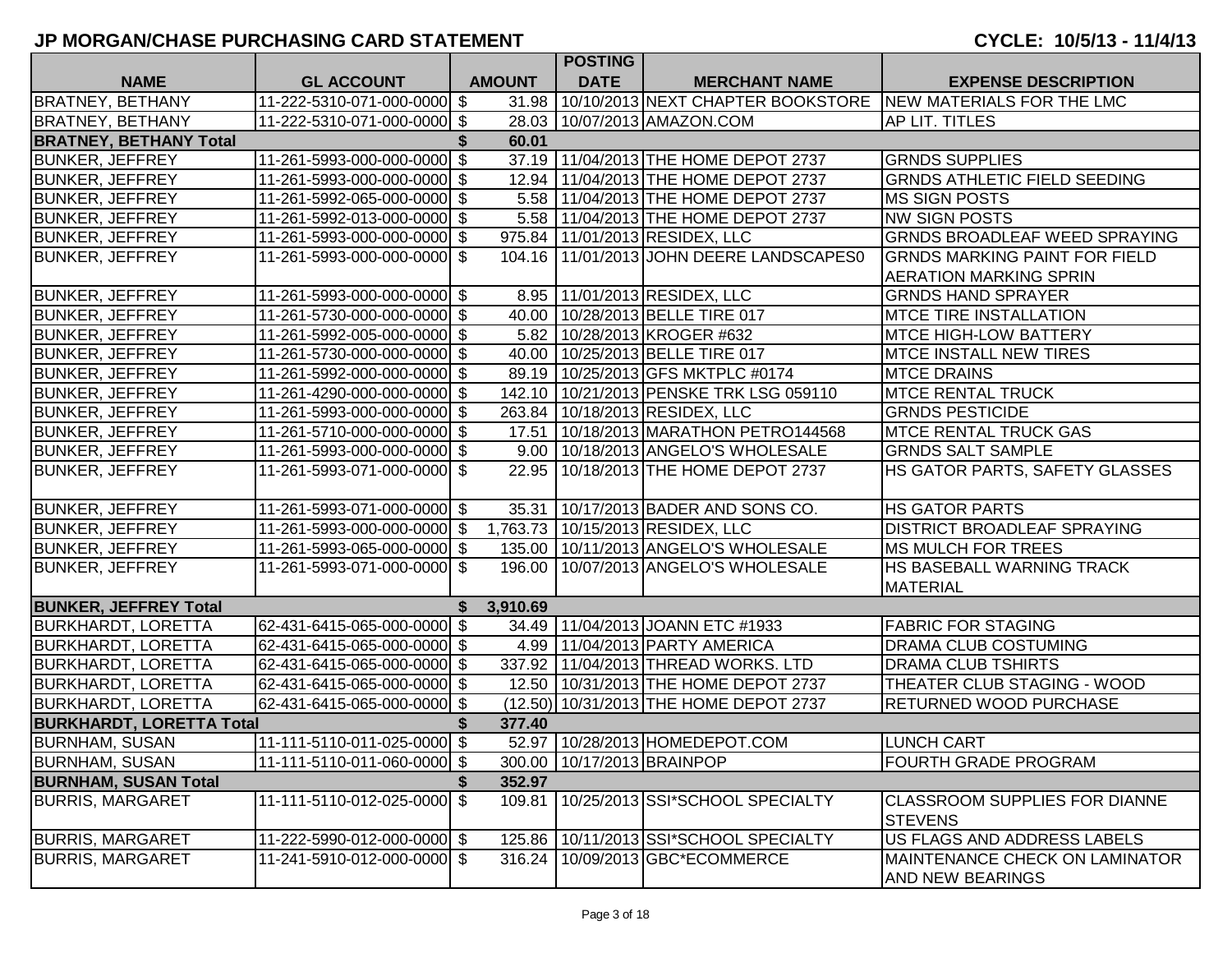|                               |                              |    |               | <b>POSTING</b> |                                                      |                                                                       |
|-------------------------------|------------------------------|----|---------------|----------------|------------------------------------------------------|-----------------------------------------------------------------------|
| <b>NAME</b>                   | <b>GL ACCOUNT</b>            |    | <b>AMOUNT</b> | <b>DATE</b>    | <b>MERCHANT NAME</b>                                 | <b>EXPENSE DESCRIPTION</b>                                            |
| <b>BURRIS, MARGARET Total</b> |                              |    | 551.91        |                |                                                      |                                                                       |
| CANALES, BETH                 | 11-113-5110-071-044-0000 \$  |    | 94.94         |                | 11/01/2013 MEIJER INC #054<br>Q <sub>01</sub>        | KITCHEN SUPPLIES, CHHESECAKE LAB,<br><b>CARMEL APPLE DEMO</b>         |
| <b>CANALES, BETH</b>          | 11-113-5110-071-044-0000 \$  |    | 70.60         |                | 10/28/2013 MEIJER INC #054<br>Q <sub>01</sub>        | PUMPKIN TART LAB, PROTEINS/DAIRY<br><b>LAB</b>                        |
| <b>CANALES, BETH</b>          | 11-113-5110-071-044-0000 \$  |    | 162.26        |                | 10/21/2013 MEIJER INC #054<br>Q <sub>01</sub>        | <b>BAKING SUPPLIES ( LINERS, COOKIE</b><br>SHEETS) PROTEIN BAR        |
| CANALES, BETH                 | 11-113-5110-071-044-0000 \$  |    |               |                | 105.46 10/11/2013 MEIJER INC #054<br>Q <sub>01</sub> | <b>CLASS SUPPLIES, BREAKFAST</b><br><b>SANDWHICH LAB</b>              |
| <b>CANALES, BETH Total</b>    |                              | S. | 433.26        |                |                                                      |                                                                       |
| CIANCIO, WANDA                | 11-225-3220-000-000-0000 \$  |    | 29.40         |                | 10/22/2013 SHANTY CREEK RESORTS -                    | <b>MAEDS CONFERENCE REMAINING</b><br><b>BALANCE FROM ORIGINAL DEP</b> |
| CIANCIO, WANDA                | 11-225-3220-000-000-0000 \$  |    | 25.00         |                | 10/22/2013 ACT*MICHIGAN INNOVATIV                    | <b>MICHIGAN INNOVATIVE SCHOOLS</b><br>CONFERENCE FEE FOR JIM F        |
| <b>CIANCIO, WANDA Total</b>   |                              | \$ | 54.40         |                |                                                      |                                                                       |
| <b>CIANFERRA, LINDA</b>       | 62-431-6301-033-000-0000 \$  |    |               |                | 81.78 11/01/2013 COTTAGE INN PIZZA-NOVI              | <b>STUDENT DINNER</b>                                                 |
| CIANFERRA, LINDA              | 62-431-6301-033-000-0000 \$  |    | 41.51         |                | 10/08/2013 VISTAPR*VISTAPRINT.COM                    | ADDITIONAL MARKETING REORDER                                          |
| <b>CIANFERRA, LINDA Total</b> |                              |    | 123.29        |                |                                                      |                                                                       |
| <b>COOLMAN, ROBERT</b>        | 11-261-5992-000-000-0000 \$  |    |               |                | 1,112.80 10/18/2013 CONSERVA ELECTRIC SUPP           | <b>MTCE STOCK LIGHTS</b>                                              |
| <b>COOLMAN, ROBERT</b>        | 11-261-5992-000-000-0000 \$  |    |               |                | 288.32   10/17/2013 CONSERVA ELECTRIC SUPP           | <b>IMTCE STOCK FUSES</b>                                              |
| COOLMAN, ROBERT               | 11-261-5992-000-000-0000 \$  |    |               |                | 47.35   10/08/2013 CONSERVA ELECTRIC SUPP            | <b>IMTCE STOCK BATTERIES</b>                                          |
| COOLMAN, ROBERT               | 11-261-5992-000-000-0000 \$  |    |               |                | 119.36 10/08/2013 CITY ELECTRIC SUPPLY               | MTCE STOCK, TOOL                                                      |
| COOLMAN, ROBERT               | 11-261-5992-000-000-0000 \$  |    |               |                | 10.66 10/08/2013 CITY ELECTRIC SUPPLY                | <b>IMTCE STOCK COVERS</b>                                             |
| <b>COOLMAN, ROBERT Total</b>  |                              |    | 1,578.49      |                |                                                      |                                                                       |
| <b>DIATIKAR, CHRISTINE</b>    | 11-252-5910-000-000-0000 \$  |    |               |                | 13.99   11/04/2013 STAPLS7108246236000001            | <b>OFFICE SUPPLIES</b>                                                |
| <b>DIATIKAR, CHRISTINE</b>    | 11-252-5910-000-000-0000 \$  |    |               |                | 37.83   11/04/2013 STAPLS7108246236000002            | <b>OFFICE SUPPLIES</b>                                                |
| <b>DIATIKAR, CHRISTINE</b>    | 11-112-5110-065-050-0000 \$  |    |               |                | (515.23) 10/29/2013 J W PEPPER                       | <b>CREDIT FOR DUPLICATE INTERNET</b><br><b>PAYMENT</b>                |
| <b>DIATIKAR, CHRISTINE</b>    | 62-431-6770-055-000-0000 \$  |    |               |                | 6,260.70   10/28/2013   SSI*SCHOOL SPECIALTY         | PO 23300, FURNITURE                                                   |
| <b>DIATIKAR, CHRISTINE</b>    | 11-111-5110-015-099-0000 \$  |    |               |                | 2,234.99   10/28/2013   SSI*SCHOOL SPECIALTY         | PO 24169, SUPPLIES                                                    |
| <b>DIATIKAR, CHRISTINE</b>    | 11-111-5210-055-000-0055 \$  |    |               |                | 44,649.76   10/28/2013   HMCO ECMMRCE* BOOKS         | PO 23907, BOOKS                                                       |
| <b>DIATIKAR, CHRISTINE</b>    | 11-111-5110-055-051-0000 \$  |    |               |                | 151.08   10/28/2013 J W PEPPER                       | PO 24671, MUSIC                                                       |
| <b>DIATIKAR, CHRISTINE</b>    | 62-431-6176-071-000-0000 \$  |    |               |                | 50.00 10/24/2013 DUNCAN DISPOSAL SYSTEM              | PO 23838, 10/13                                                       |
| <b>DIATIKAR, CHRISTINE</b>    | 11-111-5110-013-025-0000 \$  |    |               |                | 100.00   10/24/2013   DUNCAN DISPOSAL SYSTEM         | PO 24468, 9/13-6/14                                                   |
| <b>DIATIKAR, CHRISTINE</b>    | 11-283-7410-000-000-0000  \$ |    |               |                | 700.00 10/23/2013 LEARNINGSCIENCES                   | PO 24155, IOBSERVATION                                                |
| <b>DIATIKAR, CHRISTINE</b>    | 11-221-4910-000-430-0000 \$  |    |               |                | 6,500.00   10/23/2013 LEARNINGSCIENCES               | PO 23618, 3 DAY IOBSER PD                                             |
| <b>DIATIKAR, CHRISTINE</b>    | 11-221-4910-000-430-0000 \$  |    |               |                | 10,000.00   10/23/2013 LEARNINGSCIENCES              | PO 23618, 3 DAY IOBSER PD                                             |
| <b>DIATIKAR, CHRISTINE</b>    | 62-431-6275-055-000-0000 \$  |    | 3,556.00      |                | 10/21/2013 SSI*PREMIER HAM&STEPH                     | PO 23799/PLANNERS                                                     |
| <b>DIATIKAR, CHRISTINE</b>    | 11-111-5110-011-025-0000 \$  |    |               |                | 5.96   10/21/2013 SSI*SCHOOL SPECIALTY               | PO 23732, NAME PLATES                                                 |
| <b>DIATIKAR, CHRISTINE</b>    | 11-111-5110-012-099-0000 \$  |    |               |                | 774.96   10/21/2013   SSI*SCHOOL SPECIALTY           | PO 24048, TABLES                                                      |
| <b>DIATIKAR, CHRISTINE</b>    | 11-113-5210-071-001-0000 \$  |    |               |                | 219.89 10/21/2013 FOLLETT EDUCATIONAL SE             | PO 23820, BOOKS                                                       |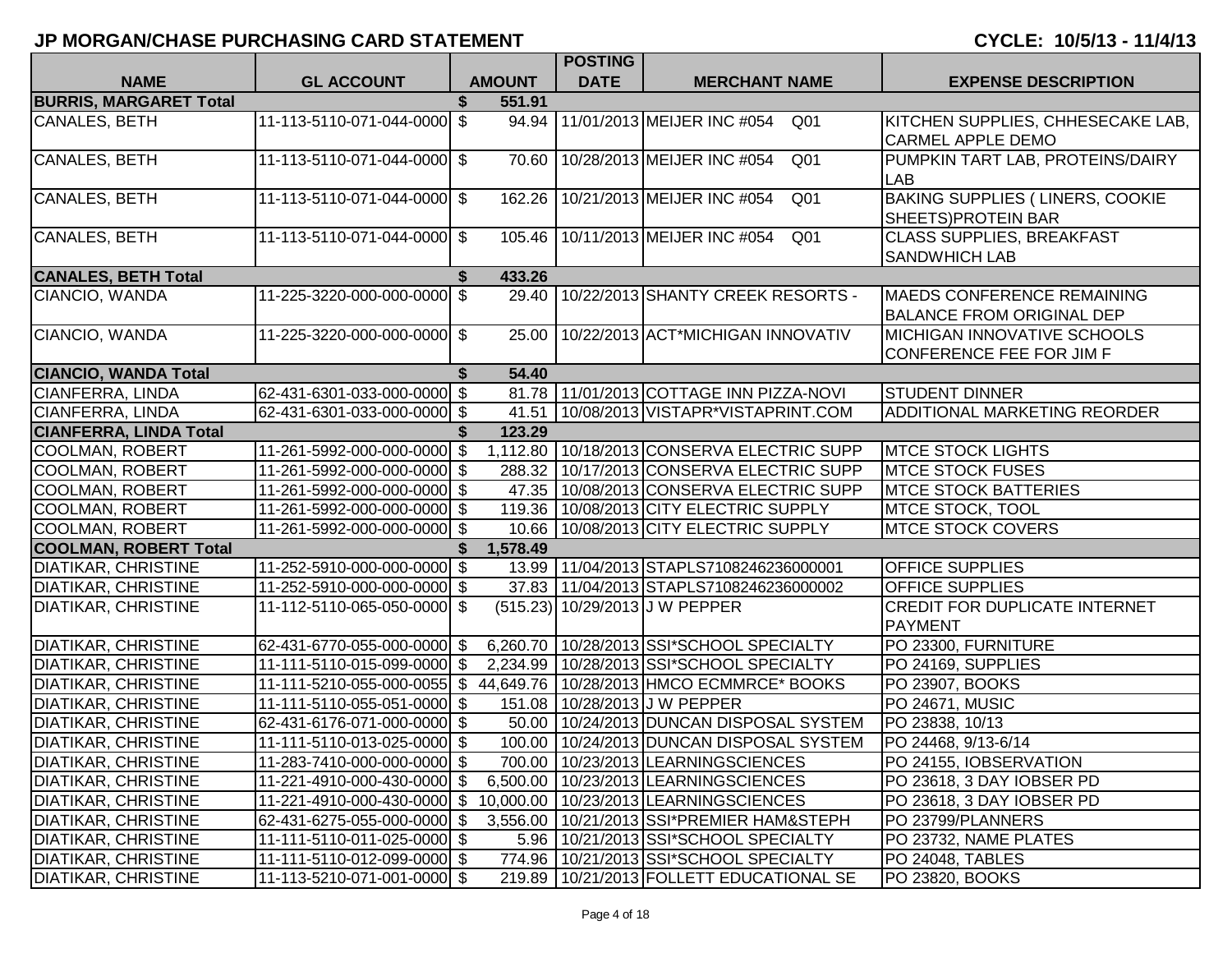|                                  |                                                                        |    |               | <b>POSTING</b> |                                                |                                       |
|----------------------------------|------------------------------------------------------------------------|----|---------------|----------------|------------------------------------------------|---------------------------------------|
| <b>NAME</b>                      | <b>GL ACCOUNT</b>                                                      |    | <b>AMOUNT</b> | <b>DATE</b>    | <b>MERCHANT NAME</b>                           | <b>EXPENSE DESCRIPTION</b>            |
| <b>DIATIKAR, CHRISTINE</b>       | 11-113-5210-071-001-0000 \$                                            |    | 77.60         |                | 10/21/2013 FOLLETT EDUCATIONAL SE              | PO 23820, BOOKS                       |
| <b>DIATIKAR, CHRISTINE</b>       | 11-113-5210-071-001-0000 \$                                            |    |               |                | 23.00   10/21/2013   FOLLETT EDUCATIONAL SE    | PO 23820, BOOKS                       |
| <b>DIATIKAR, CHRISTINE</b>       | 62-431-6275-013-000-0000 \$                                            |    |               |                | 3,885.10 10/21/2013 FOLLETT LIBRARY RES        | PO 24194, BOOKS                       |
| <b>DIATIKAR, CHRISTINE</b>       | 62-431-6270-011-000-0000 \$                                            |    |               |                | 3,176.03   10/21/2013   FOLLETT LIBRARY RES    | PO 24108, BOOKS                       |
| <b>DIATIKAR, CHRISTINE</b>       | 62-431-6275-013-000-0000 \$                                            |    |               |                | 111.88   10/21/2013 FOLLETT LIBRARY RES        | PO 24523, BOOKS                       |
| <b>DIATIKAR, CHRISTINE</b>       | 11-271-5710-000-000-0000 \$ 23,293.97 10/18/2013 CORRIGAN OIL #2 - BRI |    |               |                |                                                | 7501 GAL DIESEL, 10/3/13              |
| <b>DIATIKAR, CHRISTINE</b>       | 62-431-6195-061-000-0000 \$                                            |    |               |                | 1,688.00   10/18/2013   TEAM SPORTS            | PO 24610, INV 53737/1 & 53157/1       |
| <b>DIATIKAR, CHRISTINE</b>       | 62-431-6112-071-000-0000 \$                                            |    |               |                | 9,202.00   10/18/2013   TEAM SPORTS            | PO 24484, INV 39293/1                 |
| <b>DIATIKAR, CHRISTINE</b>       | 11-112-5110-065-093-4290 \$                                            |    |               |                | 1,316.00   10/17/2013   APL*APPLEONLINESTOREUS | MINI IPADS (4)                        |
| <b>DIATIKAR, CHRISTINE</b>       | 41-459-6421-055-000-0412 \$                                            |    |               |                | 4,996.00 10/17/2013 APL*APPLEONLINESTOREUS     | <b>IMAC (10)</b>                      |
| <b>DIATIKAR, CHRISTINE</b>       | 11-112-5110-065-093-4290 \$                                            |    |               |                | 43.96   10/17/2013   AMAZON MKTPLACE PMTS      | <b>IPAD MINI CASES (4)</b>            |
| <b>DIATIKAR, CHRISTINE</b>       | 11-111-5110-055-051-0000 \$                                            |    |               |                | 26.99   10/17/2013 J W PEPPER                  | PO 24546, MUSIC                       |
| <b>DIATIKAR, CHRISTINE</b>       | 11-111-5110-055-050-0000 \$                                            |    |               |                | 92.00   10/17/2013 J W PEPPER                  | <b>PO 24548, MUSIC</b>                |
| <b>DIATIKAR, CHRISTINE</b>       | 11-112-5110-065-050-0000 \$                                            |    |               |                | 515.23   10/17/2013 J W PEPPER                 | <b>PO 24541, MUSIC</b>                |
| <b>DIATIKAR, CHRISTINE</b>       | 11-112-5110-065-050-0000 \$                                            |    |               |                | 515.23 10/17/2013 J W PEPPER                   | DUPLICATE INTERNET PAYMENT,           |
|                                  |                                                                        |    |               |                |                                                | <b>CREDIT PENDING</b>                 |
| <b>DIATIKAR, CHRISTINE</b>       | 11-113-5110-071-050-0000 \$                                            |    |               |                | 321.99   10/17/2013 J W PEPPER                 | <b>PO 24226, MUSIC</b>                |
| <b>DIATIKAR, CHRISTINE</b>       | 11-252-3220-000-000-0000 \$                                            |    |               |                | 13.30   10/15/2013 SHANTY CREEK RESORTS -      | <b>IMSBO CONF LODGING/JAROSLAWSKI</b> |
| <b>DIATIKAR, CHRISTINE</b>       | 11-252-7910-000-000-0000 \$                                            |    |               |                | 37.46   10/14/2013 JETS PIZZA #46              | <b>MEETING</b>                        |
| <b>DIATIKAR, CHRISTINE Total</b> |                                                                        |    | \$124,075.67  |                |                                                |                                       |
| DINKELMANN, KATY                 | 62-431-6129-071-000-0000 \$ 1,884.71   11/04/2013 MODCLOTH INC.        |    |               |                |                                                | DANCE COSTUMES FOR DANCE              |
|                                  |                                                                        |    |               |                |                                                | <b>COMPANY</b>                        |
| <b>DINKELMANN, KATY Total</b>    |                                                                        | S. | 1,884.71      |                |                                                |                                       |
| DONOVAN, KATHRYN                 | 11-283-5910-000-000-0000 \$                                            |    |               |                | 53.66   10/28/2013 STAPLS7107827250000001      | <b>OFFICE SUPPLIES</b>                |
| DONOVAN, KATHRYN                 | 11-283-7410-000-000-0000 \$                                            |    |               |                | 340.00   10/23/2013   SQ *MASSP                | MASSP MEMBERSHIP ANNUAL DUES          |
| DONOVAN, KATHRYN                 | 11-283-5990-000-000-0000 \$                                            |    | 125.94        |                | 10/21/2013 AMAZON MKTPLACE PMTS                | <b>BOOKS</b>                          |
| DONOVAN, KATHRYN                 | 11-283-5990-000-000-0000 \$                                            |    |               |                | 120.50   10/21/2013   BARNES & NOBLE #2648     | <b>BOOKS</b>                          |
| DONOVAN, KATHRYN                 | 11-283-5910-000-000-0000 \$                                            |    |               |                | 51.57   10/09/2013   STAPLS7106957651000001    | <b>OFFICE SUPPLIES</b>                |
| DONOVAN, KATHRYN                 | 11-283-5910-000-000-0000 \$                                            |    |               |                | 82.19   10/09/2013   STAPLS7106957651000002    | <b>OFFICE SUPPLIES</b>                |
| DONOVAN, KATHRYN Total           |                                                                        |    | 773.86        |                |                                                |                                       |
| DRAGOO, MICHAEL                  | 11-261-4910-000-000-0611 \$                                            |    |               |                | 5,159.25 11/01/2013 ARCH ENVIRONMENTAL GRO     | <b>DIST STORMWATER MANAGEMENT</b>     |
| DRAGOO, MICHAEL                  | 11-261-4910-071-000-0000 \$                                            |    |               |                | 569.02   10/25/2013 NATIONAL TIME              | HS FIRE ALARM SERVICE                 |
| DRAGOO, MICHAEL                  | 11-261-5992-071-000-0000 \$                                            |    | 1,220.01      |                | 10/24/2013 TOUGH SUPPLY                        | HS CUSTODIAL USE                      |
| <b>DRAGOO, MICHAEL</b>           | 11-261-5992-065-000-0000 \$                                            |    |               |                | 212.85   10/24/2013 WW GRAINGER                | MS CHILLER FLOW SWITCH                |
| <b>DRAGOO, MICHAEL</b>           | 11-261-4910-012-000-0000 \$                                            |    |               |                | 219.02   10/23/2013 NATIONAL TIME              | OH PANEL TROUBLE                      |
| DRAGOO, MICHAEL                  | 11-261-5991-000-000-0000 \$                                            |    |               |                | 5,115.60   10/22/2013   ANGELO'S WHOLESALE     | DISTRICT ICE MELT FOR CUSTODIANS      |
| <b>DRAGOO, MICHAEL</b>           | 11-261-4910-071-000-0000 \$                                            |    |               |                | 80.00 10/22/2013 REDFORD LOCK COMPANY I        | HS ATRIUM DOORS LOCKS                 |
| <b>DRAGOO, MICHAEL</b>           | 11-261-4910-055-000-0000 \$                                            |    |               |                | 399.60   10/14/2013 NATIONAL TIME              | <b>NM5 TAMPER SWITCH</b>              |
| <b>DRAGOO, MICHAEL</b>           | 11-261-4910-055-000-0000 \$                                            |    |               |                | 420.00   10/10/2013 ALL SERVICE CARPET CAR     | NM5 CARPET CLEANING. INSTALL IN       |
|                                  |                                                                        |    |               |                |                                                | <b>SICK ROOM</b>                      |
| DRAGOO, MICHAEL                  | 11-261-5992-071-000-0000 \$                                            |    |               |                | 212.85 10/10/2013 WW GRAINGER                  | <b>HS FLOW SWITCH</b>                 |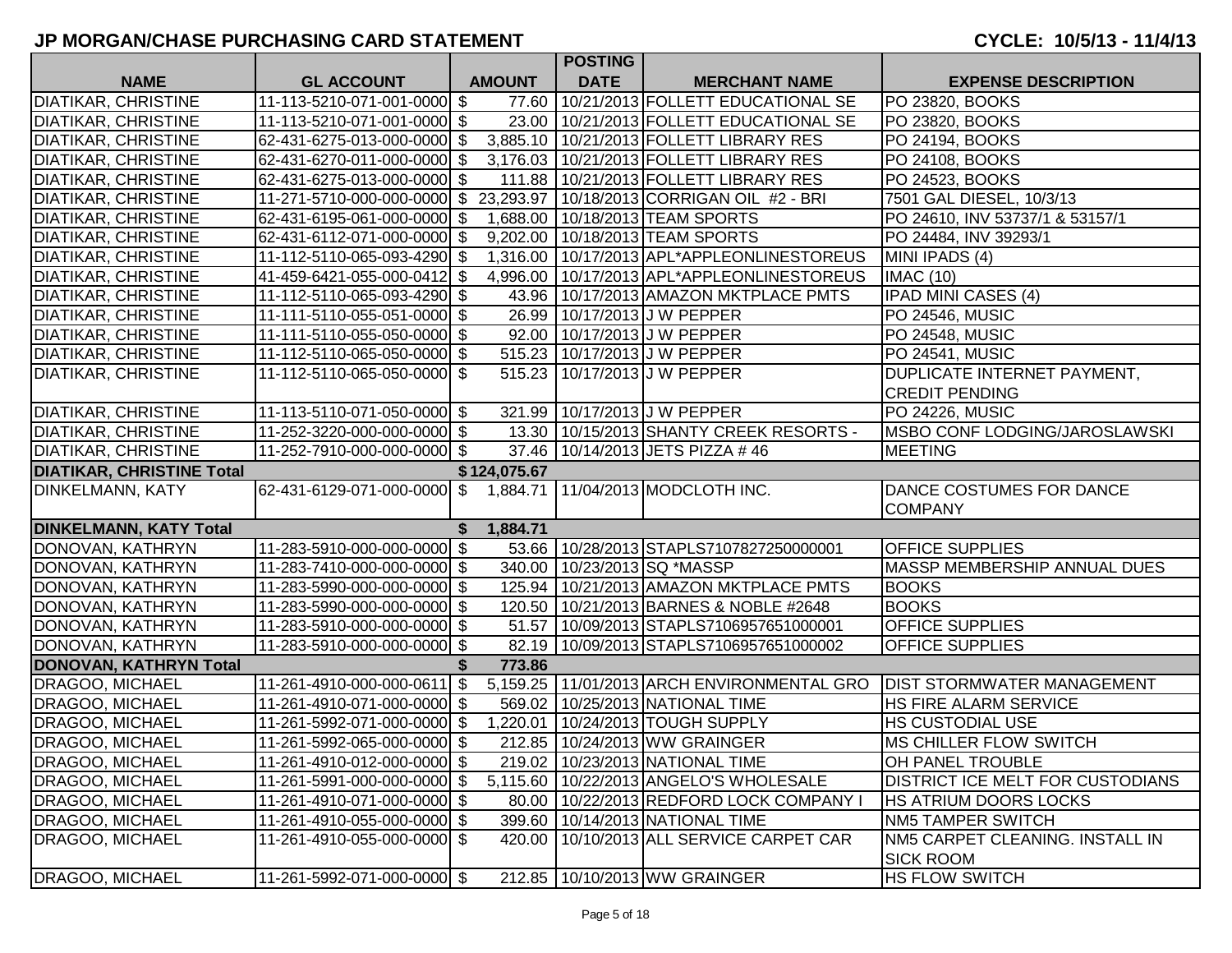|                               |                             |               | <b>POSTING</b>              |                                                        |                                                          |
|-------------------------------|-----------------------------|---------------|-----------------------------|--------------------------------------------------------|----------------------------------------------------------|
| <b>NAME</b>                   | <b>GL ACCOUNT</b>           | <b>AMOUNT</b> | <b>DATE</b>                 | <b>MERCHANT NAME</b>                                   | <b>EXPENSE DESCRIPTION</b>                               |
| <b>DRAGOO, MICHAEL</b>        | 11-261-3220-000-000-0000 \$ | 89.95         | 10/09/2013 IPT              |                                                        | CHARGED IN ERROR, REFUND COMING                          |
| <b>DRAGOO, MICHAEL</b>        | 11-261-4910-012-000-0000 \$ | 396.80        |                             | 10/09/2013 NATIONAL TIME                               | OH DUCT DETECTOR                                         |
| <b>DRAGOO, MICHAEL</b>        | 11-261-3220-000-000-0000 \$ |               |                             | 156.55 10/08/2013 CRYSTAL MTN LODGING                  | <b>MSBO CONFERENCE</b>                                   |
| DRAGOO, MICHAEL               | 11-261-4910-003-000-0000 \$ |               |                             | 397.40   10/07/2013 NATIONAL TIME                      | <b>PS PANEL BEEPING</b>                                  |
| <b>DRAGOO, MICHAEL Total</b>  |                             | \$14,648.90   |                             |                                                        |                                                          |
| <b>EASON, CHRISTINE</b>       | 11-351-5110-000-953-0000 \$ |               | 17.22   10/31/2013   TARGET | 00006114                                               | <b>CARE PROJECT SUPPLIES</b>                             |
| <b>EASON, CHRISTINE</b>       | 11-351-5110-000-953-0000 \$ |               |                             | 42.76   10/25/2013 WAL-MART #5893                      | <b>SUPPLIES FOR CARE PROJECTS</b>                        |
| <b>EASON, CHRISTINE</b>       | 11-351-5110-000-953-0000 \$ |               |                             | 8.70   10/07/2013   MEIJER INC #122<br>Q <sub>01</sub> | <b>SUPPLIES FOR CARE PROJECTS</b>                        |
| <b>EASON, CHRISTINE Total</b> |                             | 68.68         |                             |                                                        |                                                          |
| <b>FALLONE, MARIA</b>         | 11-241-5910-014-000-0000 \$ |               |                             | 108.78 11/01/2013 SI*SCHOOL SPECIALTY                  | <b>BANDAGES AND GLOVES</b>                               |
| <b>FALLONE, MARIA</b>         | 62-431-6275-014-000-0000 \$ | 99.00         |                             | 10/30/2013 LOVE AND LOGIC INSTITU                      | LOVE & LOGIC CONFERENCE                                  |
| <b>FALLONE, MARIA</b>         | 11-111-5110-014-060-0000 \$ | 112.00        |                             | 10/29/2013 AMAZON.COM                                  | <b>BOOKS FOR STAFF</b>                                   |
| <b>FALLONE, MARIA</b>         | 62-431-6275-014-000-0000 \$ | 50.00         |                             | 10/29/2013 PANERA BREAD #667                           | \$5 GIFT CARDS FOR VOLUNTEERS                            |
| FALLONE, MARIA                | 11-111-5110-014-060-0000 \$ | 69.00         |                             | 10/28/2013 THE 2 SISTERS/THEDAILY                      | STAFF ONE YEAR MEMBERSHIP FOR 2<br><b>SISTERS</b>        |
| <b>FALLONE, MARIA</b>         | 62-431-6275-014-000-0000 \$ |               |                             | 75.55   10/28/2013 TLF THE FLOWER ALLEY                | <b>FLOWERS SENT TO STAFF MEMBER</b>                      |
| <b>FALLONE, MARIA</b>         | 62-431-6275-014-000-0000 \$ | 85.25         |                             | 10/28/2013 JET'S PIZZA # 150                           | <b>RESOURCE ROOM PIZZA CELEBRATION</b><br><b>OF MEAP</b> |
| <b>FALLONE, MARIA</b>         | 11-241-5910-014-000-0000 \$ |               |                             | 36.69   10/24/2013   DISCOUNT RUBBER STAMPS            | <b>ADDRESS STAMPS</b>                                    |
| <b>FALLONE, MARIA</b>         | 11-111-7411-014-000-0000 \$ |               |                             | 279.00   10/23/2013   PAYPAL *MEMSPA                   | <b>MEMSPA ANNUAL CONFERENCE</b>                          |
| <b>FALLONE, MARIA</b>         | 11-111-5110-014-055-0000 \$ | 965.31        |                             | 10/22/2013 SSI*SCHOOL SPECIALTY                        | P. E. EQUIPMENT                                          |
| <b>FALLONE, MARIA</b>         | 11-241-5910-014-000-0000 \$ |               |                             | 155.41   10/21/2013   AMAZON.COM                       | ELECTRIC 3-HOLE PUNCH FOR THE<br><b>OFFICE</b>           |
| <b>FALLONE, MARIA</b>         | 11-111-5110-014-010-0000 \$ |               |                             | 13.36   10/21/2013 DBC*BLICK ART MATERIAL              | <b>DRAWING PENCILS FOR ART</b>                           |
| <b>FALLONE, MARIA</b>         | 11-111-5110-014-025-0000 \$ | 387.41        |                             | 10/17/2013 SSI*SCHOOL SPECIALTY                        | BULLETIN BRD FOR P.E. AND POSTER<br><b>BRD</b>           |
| <b>FALLONE, MARIA</b>         | 11-111-5110-014-010-0000 \$ |               |                             | 760.85   10/16/2013 MOLLY HAWKINS HOUSE                | <b>ART DRAWING PAPER</b>                                 |
| <b>FALLONE, MARIA</b>         | 11-111-5110-014-055-0000 \$ | 367.57        |                             | 10/15/2013 FITNESS FINDERS INC                         | MILEAGE MARKERS FOR P.E. REWARDS<br><b>FOR LAPS</b>      |
| <b>FALLONE, MARIA</b>         | 11-111-5110-014-010-0000 \$ | 928.20        |                             | 10/14/2013 SSI*SCHOOL SPECIALTY                        | <b>SUPPLIES</b>                                          |
| <b>FALLONE, MARIA</b>         | 62-431-6275-014-000-0000 \$ |               |                             | 51.05   10/14/2013 KROGER #632                         | THANK YOU GIFT CARD                                      |
| <b>FALLONE, MARIA</b>         | 62-431-6275-014-000-0000 \$ |               |                             | 84.98   10/14/2013 THE HOME DEPOT 2737                 | <b>7 HABITS PROJECT</b>                                  |
| <b>FALLONE, MARIA</b>         | 11-111-5110-014-025-0000 \$ |               |                             | 89.92   10/11/2013   SSI*SCHOOL SPECIALTY              | <b>BUTTON MAKER SUPPLIES</b>                             |
| <b>FALLONE, MARIA</b>         | 11-241-5910-014-000-0000 \$ |               |                             | 276.99 10/11/2013 SCHOOLLABELS.COM                     | <b>VISITOR STICKERS FOR VOLUNTEERS</b>                   |
| <b>FALLONE, MARIA</b>         | 11-111-5110-014-025-0000 \$ |               |                             | 176.15   10/09/2013   SSI*SCHOOL SPECIALTY             | PARKING LOT CONES AND OFFICE<br><b>SUPPLIES</b>          |
| <b>FALLONE, MARIA</b>         | 11-111-5110-014-025-0000 \$ | 456.50        |                             | 10/09/2013 SSI*SCHOOL SPECIALTY                        | <b>DRY ERASE MARKERS</b>                                 |
| <b>FALLONE, MARIA</b>         | 11-241-7410-014-000-0000 \$ | 90.00         |                             | 10/09/2013 PHI DELTA KAPPA INTL                        | PRINCIPAL MEMBERSHIP RENEWAL PDK                         |
| <b>FALLONE, MARIA Total</b>   |                             | \$5,718.97    |                             |                                                        |                                                          |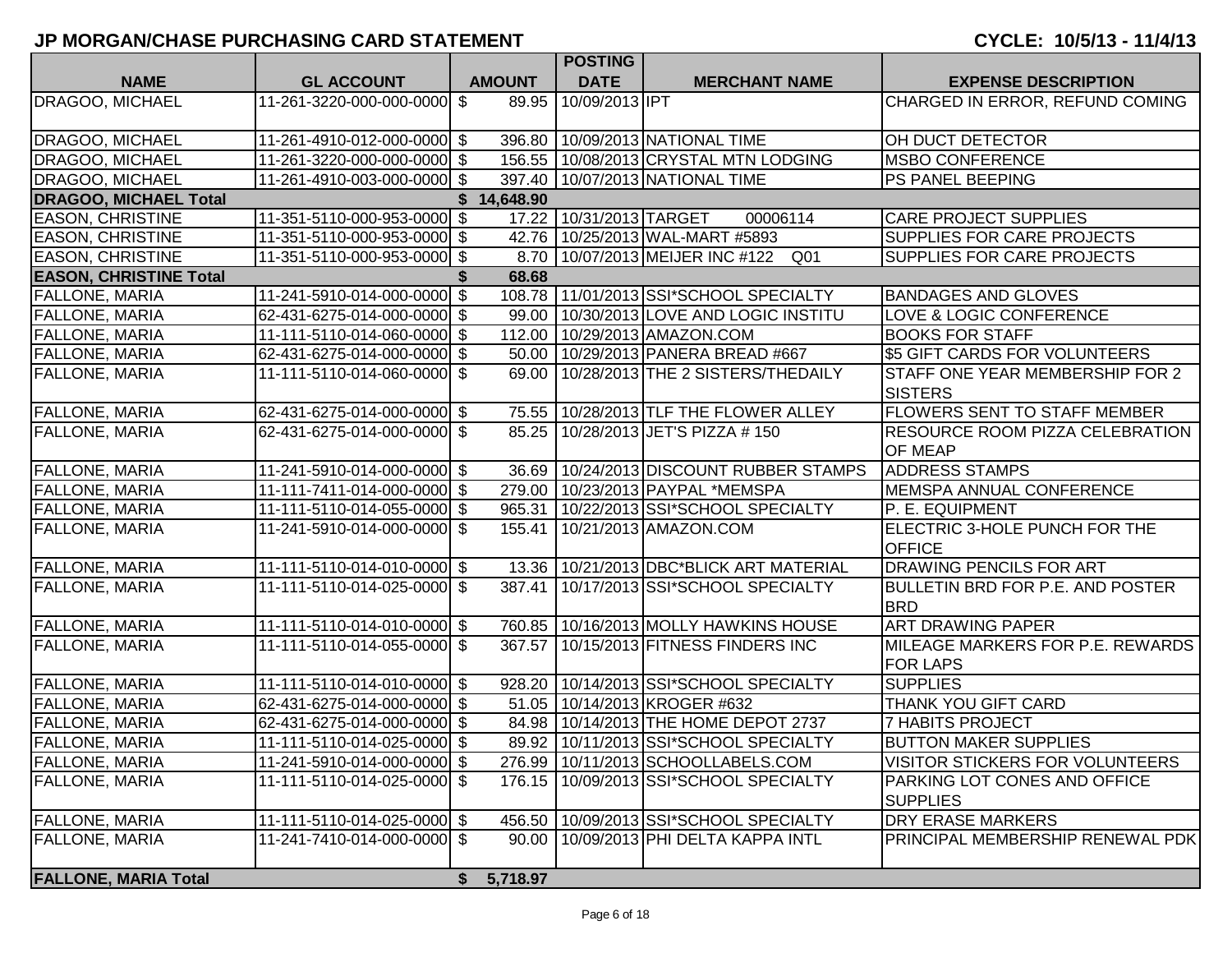# **JP MORGAN/CHASE PURCHASING CARD STATEMENT CYCLE: 10/5/13 - 11/4/13**

|                              |                             |                | <b>POSTING</b> |                                                                   |                                                                   |
|------------------------------|-----------------------------|----------------|----------------|-------------------------------------------------------------------|-------------------------------------------------------------------|
| <b>NAME</b>                  | <b>GL ACCOUNT</b>           | <b>AMOUNT</b>  | <b>DATE</b>    | <b>MERCHANT NAME</b>                                              | <b>EXPENSE DESCRIPTION</b>                                        |
| <b>FULAR, JAMES</b>          | 11-261-5993-000-000-0000 \$ |                |                | 65.94 11/01/2013 MARKS OUTDOOR POWER EQ GRNDS BLADES FOR MOWER    |                                                                   |
| <b>FULAR, JAMES</b>          | 11-261-5993-000-000-0000 \$ |                |                | 48.79 10/30/2013 THE HOME DEPOT 2737                              | <b>GRNDS DIST ATHLETIC FIELDS SOIL</b>                            |
|                              |                             |                |                |                                                                   | <b>FOR SEEDING</b>                                                |
| <b>FULAR, JAMES</b>          | 11-261-5993-000-000-0000 \$ |                |                | 1,635.50 10/28/2013 RESIDEX, LLC                                  | <b>GRNDS DISTRICT SEED &amp; FERTILIZER</b>                       |
| <b>FULAR, JAMES</b>          | 11-261-5992-071-000-0000 \$ |                |                | 4,950.00   10/22/2013 SPORTS TURF MANAGEMENT   HS BASEBALL FIELDS |                                                                   |
| FULAR, JAMES                 | 11-261-5993-065-000-0000 \$ |                |                | 54.00   10/14/2013   ANGELO'S WHOLESALE                           | <b>MS MULCH FOR TREES</b>                                         |
| FULAR, JAMES                 | 11-261-5993-071-000-0000 \$ |                |                | 199.00 10/09/2013 LANDSCAPE SUPPLY                                | <b>HS TREE</b>                                                    |
| <b>FULAR, JAMES</b>          | 11-261-5993-065-000-0000 \$ |                |                | 1,446.00 10/09/2013 LANDSCAPE SUPPLY                              | <b>MS TREES</b>                                                   |
| FULAR, JAMES                 | 11-261-5993-055-000-0000 \$ |                |                | 84.00 10/09/2013 LANDSCAPE SUPPLY                                 | NM6 TREE                                                          |
| FULAR, JAMES                 | 11-261-5993-000-000-0000 \$ |                |                | 324.99 10/08/2013 AM LEONARD                                      | <b>GRNDS SUPPLIES</b>                                             |
| FULAR, JAMES                 | 11-261-5993-000-000-0000 \$ |                |                | 29.00   10/08/2013 AM LEONARD                                     | <b>GRNDS SUPPLIES</b>                                             |
| FULAR, JAMES                 | 11-261-5993-000-000-0000 \$ |                |                | (25.92) 10/07/2013 CHETS RENT ALL 8                               | <b>GRNDS RENTAL REFUND</b>                                        |
| <b>FULAR, JAMES</b>          | 11-261-5993-000-000-0000 \$ |                |                |                                                                   | 28.12 10/07/2013 MARKS OUTDOOR POWER EQ GRNDS Z-MOWER TIRE REPAIR |
| <b>FULAR, JAMES</b>          | 11-261-5993-000-000-0000 \$ |                |                | 1,299.00 10/07/2013 MARKS OUTDOOR POWER EQ GRNDS NEW EDGER        |                                                                   |
| <b>FULAR, JAMES Total</b>    |                             | \$10,138.42    |                |                                                                   |                                                                   |
| FURLOW, SETH                 | 11-113-5110-071-065-0000 \$ |                |                | 22.72   10/30/2013 THE HOME DEPOT 2744                            | <b>CELL PHONE MICROSCOPE SUPPLIES</b>                             |
| FURLOW, SETH                 | 11-113-5110-071-065-0000 \$ |                |                | 27.98 10/29/2013 OFFICE DEPOT #2618                               | CELL PHONE MICROSCOPE SUPPLIES                                    |
| <b>FURLOW, SETH</b>          | 62-431-6105-071-000-0000 \$ |                |                | 108.93 10/17/2013 FLINN SCIENTIFIC, I                             | <b>DIALYSIS TUBING FOR OSMOSIS AND</b>                            |
|                              |                             |                |                |                                                                   | <b>DIFFUSION LAB IB AND</b>                                       |
| <b>FURLOW, SETH</b>          | 11-113-5110-071-065-0000 \$ |                |                | 12.64 10/14/2013 THE HOME DEPOT 2762                              | <b>TALLEST STRAW CHALLENGE</b>                                    |
| <b>FURLOW, SETH Total</b>    |                             | 172.27         |                |                                                                   |                                                                   |
| <b>GIRARDOT, SCOTT</b>       | 11-261-5992-000-000-0000 \$ |                |                | 1,117.50 11/04/2013 COCHRANE SUPPLY & ENGI                        | <b>MTCE SHOP STOCK</b>                                            |
| <b>GIRARDOT, SCOTT</b>       | 11-261-5992-000-000-0000 \$ |                |                | 43.40   10/31/2013 THE HOME DEPOT 2737                            | <b>MTCE SHOP STOCK</b>                                            |
| <b>GIRARDOT, SCOTT</b>       | 11-261-5992-071-000-0000 \$ |                |                | 106.02 10/29/2013 WW GRAINGER                                     | <b>HS AUTO SHOP</b>                                               |
| <b>GIRARDOT, SCOTT</b>       | 11-261-5992-000-000-0000 \$ |                |                | 9.00 10/25/2013 WW GRAINGER                                       | <b>MTCE TRUCK STOCK</b>                                           |
| <b>GIRARDOT, SCOTT</b>       | 11-261-5992-071-000-0000 \$ |                |                | 115.18 10/25/2013 WW GRAINGER                                     | <b>HS STAFF BATHROOM</b>                                          |
| <b>GIRARDOT, SCOTT</b>       | 11-261-5992-000-000-0000 \$ |                |                | 683.63   10/24/2013 THE TRANE COMPANY                             | <b>MTCE STOCK ACTUATORS</b>                                       |
| <b>GIRARDOT, SCOTT</b>       | 11-261-5992-071-000-0000 \$ |                |                | 346.73 10/23/2013 WW GRAINGER                                     | HS DOMESTIC HOT WATER RECIRC                                      |
|                              |                             |                |                |                                                                   | <b>PUMP</b>                                                       |
| <b>GIRARDOT, SCOTT</b>       | 11-261-5992-000-000-0000 \$ |                |                | 9.81 10/21/2013 WW GRAINGER                                       | <b>MTCE SHOP STOP</b>                                             |
| <b>GIRARDOT, SCOTT</b>       | 11-261-5992-005-000-0000 \$ |                |                | 44.28 10/21/2013 WW GRAINGER                                      | <b>MTCE SHOP BATHROOM</b>                                         |
| <b>GIRARDOT, SCOTT</b>       | 11-261-5992-000-000-0000 \$ |                |                | 41.20 10/21/2013 WW GRAINGER                                      | <b>MTCE TRUCK STOCK</b>                                           |
| <b>GIRARDOT, SCOTT</b>       | 11-261-5992-071-000-0000 \$ |                |                | 322.50 10/18/2013 R L DEPPMANN COMPANY                            | <b>HS DOMESTIC HOT WATER</b>                                      |
| <b>GIRARDOT, SCOTT</b>       | 11-261-5992-065-000-0000 \$ |                |                | 1,271.70 10/18/2013 R L DEPPMANN COMPANY                          | <b>MS DOMESTIC HOT WATER</b>                                      |
| <b>GIRARDOT, SCOTT</b>       | 11-261-5992-012-000-0000 \$ |                |                | 23.40   10/16/2013 R L DEPPMANN COMPANY                           | OH NEW BOILER ROOM                                                |
| <b>GIRARDOT, SCOTT</b>       | 11-261-5992-071-000-0000 \$ |                |                | 400.50 10/16/2013 R L DEPPMANN COMPANY                            | HS DOMESTIC HOT WATER HEATER                                      |
| <b>GIRARDOT, SCOTT</b>       | 11-261-5992-065-000-0000 \$ |                |                | 931.50 10/16/2013 R L DEPPMANN COMPANY                            | <b>MS DOMESTIC HOT WATER RETURN</b>                               |
| <b>GIRARDOT, SCOTT</b>       | 11-261-5992-010-000-0000 \$ |                |                | 751.75   10/14/2013 MICHIGAN AIR PRODUCTS                         | <b>TRANS RADIANT HEATERS</b>                                      |
| <b>GIRARDOT, SCOTT</b>       | 11-261-5993-071-000-0000 \$ |                |                | 585.90 10/07/2013 WW GRAINGER                                     | IHS AHU 32 & AHU F-1 BELTS                                        |
| <b>GIRARDOT, SCOTT Total</b> |                             | \$<br>6,804.00 |                |                                                                   |                                                                   |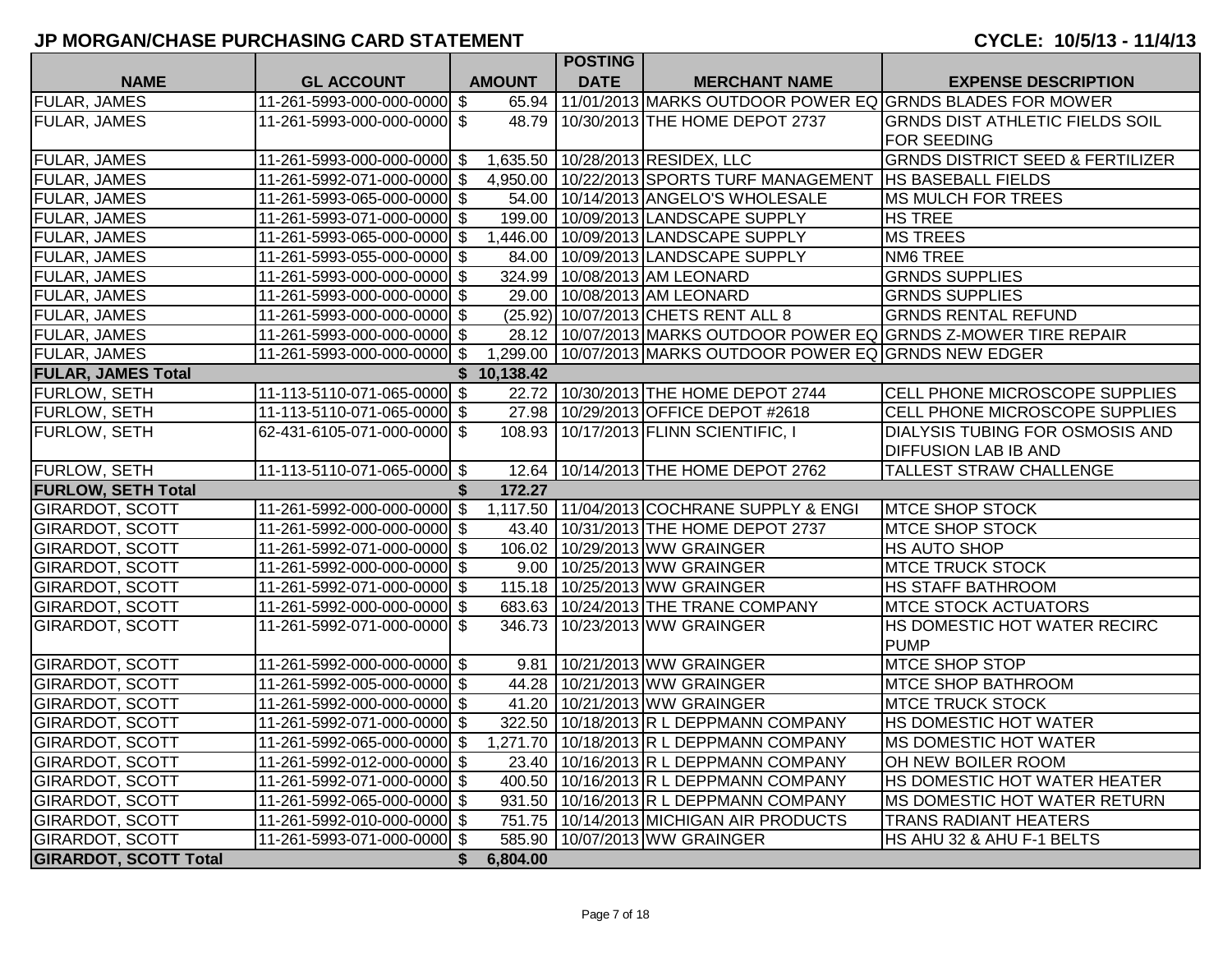|                                                    |                             |          |               | <b>POSTING</b>           |                                            |                                                                      |
|----------------------------------------------------|-----------------------------|----------|---------------|--------------------------|--------------------------------------------|----------------------------------------------------------------------|
| <b>NAME</b>                                        | <b>GL ACCOUNT</b>           |          | <b>AMOUNT</b> | <b>DATE</b>              | <b>MERCHANT NAME</b>                       | <b>EXPENSE DESCRIPTION</b>                                           |
| GONZALEZ-SHEERAN, MARG 62-431-6645-065-000-0000 \$ |                             |          | 19.96         |                          | 11/01/2013 THE HOME DEPOT 2737             | TULIP BULBS FOR OUTDOOR CLUB<br><b>EVENT</b>                         |
| GONZALEZ-SHEERAN, MARG 62-431-6263-065-000-0000 \$ |                             |          |               |                          | 25.00 10/22/2013 SEFMD (SCIENCE FAIR)      | <b>SCIENCE FAIR ENTRY FEE</b>                                        |
| GONZALEZ-SHEERAN, MARG 62-431-6263-065-000-0000 \$ |                             |          |               |                          | 25.00   10/22/2013 SEFMD (SCIENCE FAIR)    | <b>CREDIT PENDING</b>                                                |
| GONZALEZ-SHEERAN, MARG 62-431-6257-065-000-0000 \$ |                             |          |               |                          | 200.00   10/17/2013 NICK ANDERSON          | DJ FOR ACTIVTY AFTERNOON                                             |
|                                                    |                             |          |               |                          |                                            | <b>OCTOBER 11TH</b>                                                  |
| GONZALEZ-SHEERAN, MARG 62-431-6257-065-000-0000 \$ |                             |          |               |                          | 28.62   10/14/2013 SAMSCLUB #6657          | STUDENT COUNCIL ACTIVITY                                             |
|                                                    |                             |          |               |                          |                                            | <b>AFTERNOON SUPPLIES</b>                                            |
| GONZALEZ-SHEERAN, MARG 62-431-6257-065-000-0000 \$ |                             |          |               |                          | 72.00   10/14/2013 ALEX PIZZERIA           | <b>8 LARGE PIZZAS FOR ACTIVITY</b>                                   |
|                                                    |                             |          |               |                          |                                            | AFTERNOON OCTOBER 11TH                                               |
| GONZALEZ-SHEERAN, MARG 62-431-6257-065-000-0000 \$ |                             |          |               |                          | 51.23 10/10/2013 GFS MKTPLC #0174          | <b>STUDENT COUNCIL ACTIVITY</b>                                      |
|                                                    |                             |          |               |                          |                                            | <b>AFTERNOON SUPPLIES/TREATS</b>                                     |
| <b>GONZALEZ-SHEERAN, MARGARET Total</b>            |                             | \$       | 421.81        |                          |                                            |                                                                      |
| <b>GORDON, BRIAN</b>                               | 62-431-6104-061-000-0000 \$ |          |               |                          | 9.52 10/17/2013 PANERA BREAD #667          | <b>FOOD FOR MEETING</b>                                              |
| <b>GORDON, BRIAN</b>                               | 62-431-6195-061-000-0000 \$ |          |               |                          | 191.26 10/07/2013 MIDWEST VOLLEYBALL WHO   | <b>VOLLEYBALL EQUIPMENT</b>                                          |
| <b>GORDON, BRIAN Total</b>                         |                             |          | 200.78        |                          |                                            |                                                                      |
| HANSEN, ANN                                        | 11-321-5110-000-000-0000 \$ |          | 328.00        |                          | 10/28/2013 TROXELL COMMUNICATIONS          | <b>REPLACEMENT MICROPHONES FOR OH</b><br><b>BROKEN DURING SUMMER</b> |
| <b>HANSEN, ANN Total</b>                           |                             | S.       | 328.00        |                          |                                            |                                                                      |
| HARRIS, CHRISTINE                                  | 62-431-6355-031-000-0000 \$ |          |               |                          | 9.67 10/28/2013 BUSCH'S #1205              | OCTOBER CLASSROOM CELEBRATION<br><b>SUPPLIES</b>                     |
| HARRIS, CHRISTINE                                  | 62-431-6355-031-000-0000 \$ |          |               |                          | 75.70 10/16/2013 ORIENTAL TRADNG CO        | <b>OCT/NOV HOLIDAY CRAFT &amp; PARTY</b><br><b>SUPPLIES</b>          |
| <b>HARRIS, CHRISTINE Total</b>                     |                             | \$       | 85.37         |                          |                                            |                                                                      |
| <b>HARVEY, JENNIFER</b>                            | 11-113-4910-071-414-0000 \$ |          |               | 26.75 10/25/2013 STAPLES | 00103713                                   | <b>SUPPLIES</b>                                                      |
| HARVEY, JENNIFER                                   | 11-113-4910-071-414-0000 \$ |          |               |                          | 298.28   10/21/2013 DBC*BLICK ART MATERIAL | <b>ART SUPPLIES</b>                                                  |
| HARVEY, JENNIFER                                   | 11-113-4910-071-414-0000 \$ |          |               |                          | 50.14   10/11/2013 DBC*BLICK ART MATERIAL  | <b>ART SUPPLIES</b>                                                  |
| HARVEY, JENNIFER                                   | 11-113-4910-071-414-0000 \$ |          |               |                          | 27.43   10/09/2013 NASCO MAIL ORDER        | <b>ART SUPPLIES</b>                                                  |
| <b>HARVEY, JENNIFER Total</b>                      |                             |          | 402.60        |                          |                                            |                                                                      |
| HAYNES, DEBORAH                                    | 11-351-5110-000-953-0000 \$ |          |               |                          | 67.46   10/31/2013 MICHAELS STORES 3744    | <b>TEACHING SUPPLIES</b>                                             |
| HAYNES, DEBORAH                                    | 11-351-5110-000-953-0000 \$ |          |               |                          | 156.50 10/07/2013 ORIENTAL TRADNG CO       | <b>TEACHING SUPPLIES</b>                                             |
| <b>HAYNES, DEBORAH Total</b>                       |                             |          | 223.96        |                          |                                            |                                                                      |
| <b>HENDERSON, BETH</b>                             | 11-241-5910-014-000-0000 \$ |          |               |                          | 143.75   10/07/2013 STAPLS7106753086000001 | <b>PARKVIEW OFFICE SUPPLIES</b>                                      |
| <b>HENDERSON, BETH</b>                             | 11-241-5910-014-000-0000 \$ |          |               |                          | 37.00   10/07/2013 STAPLS7106753086000002  | <b>PARKVIEW OFFICE SUPPLIES</b>                                      |
| <b>HENDERSON, BETH Total</b>                       |                             | <b>S</b> | 180.75        |                          |                                            |                                                                      |
| <b>HOLLY, SHEILA</b>                               | 11-221-5990-000-430-0000 \$ |          | 245.00        |                          | 11/04/2013 AMAZON.COM                      | A REPAIR GUIDE FOR GRADING                                           |
|                                                    |                             |          |               |                          |                                            | <b>FIFTEEN FIXES FOR BROKEN</b>                                      |
| HOLLY, SHEILA                                      | 11-221-5990-000-430-0000 \$ |          | 214.37        |                          | 11/04/2013 AMAZON.COM                      | A REPAIR GUIDE FOR GRADING                                           |
|                                                    |                             |          |               |                          |                                            | FIFTEEN FIXES FOR BROKEN                                             |
| HOLLY, SHEILA                                      | 11-221-5990-000-411-0000 \$ |          | 65.06         |                          | 11/01/2013 AMAZON.COM                      | <b>GROWING INTO EQUITY, FOCUS</b>                                    |
|                                                    |                             |          |               |                          |                                            | <b>SCHOOLS BOOK</b>                                                  |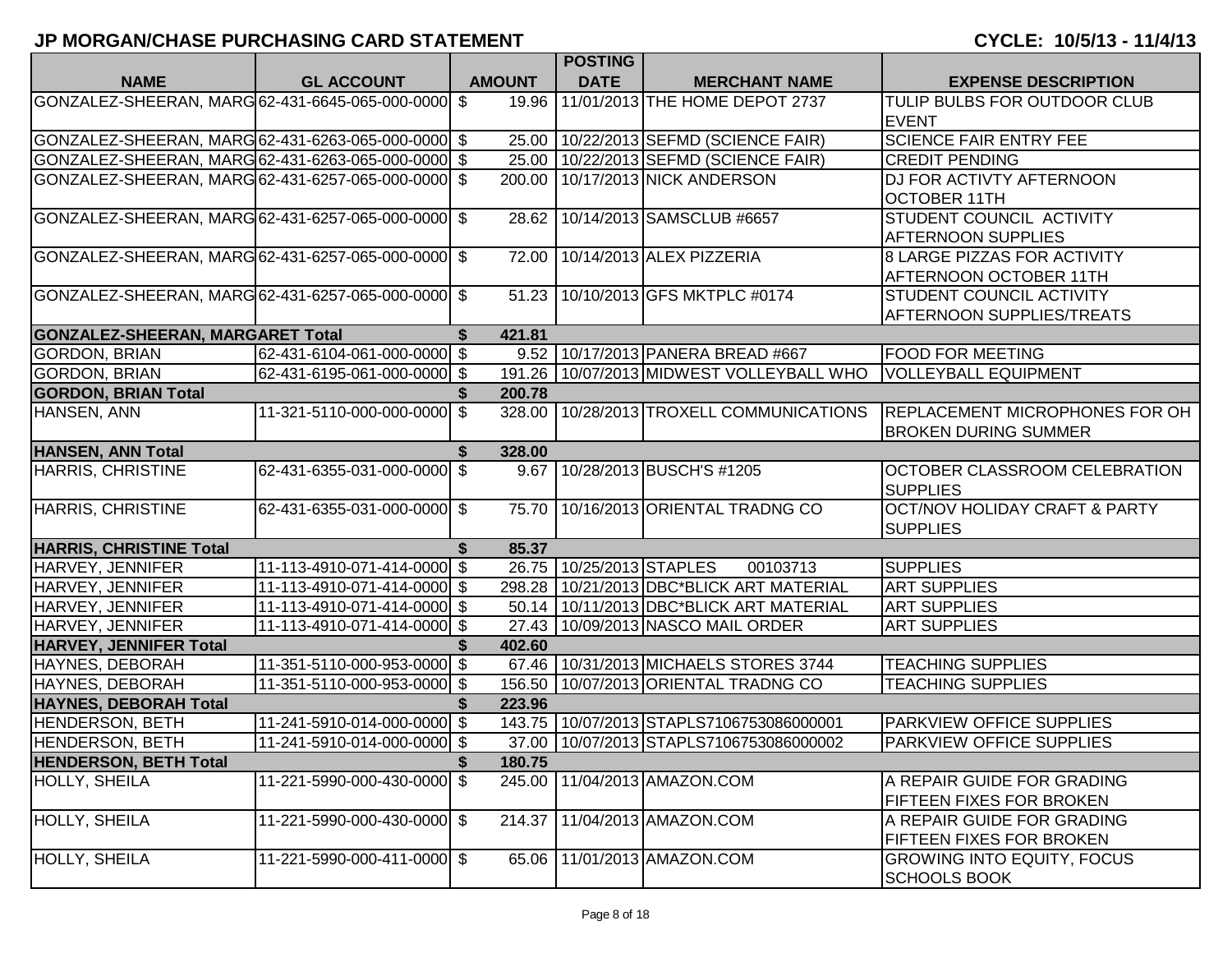|                      |                             |               | <b>POSTING</b>   |                                            |                                           |
|----------------------|-----------------------------|---------------|------------------|--------------------------------------------|-------------------------------------------|
| <b>NAME</b>          | <b>GL ACCOUNT</b>           | <b>AMOUNT</b> | <b>DATE</b>      | <b>MERCHANT NAME</b>                       | <b>EXPENSE DESCRIPTION</b>                |
| <b>HOLLY, SHEILA</b> | 11-221-3220-000-411-0000 \$ | 70.00         | 10/30/2013 MPAAA |                                            | MPAAA SECTION 25E TRAINING, SHEILA        |
|                      |                             |               |                  |                                            | <b>HOLLY</b>                              |
| <b>HOLLY, SHEILA</b> | 11-221-3220-000-411-0000 \$ | 225.00        |                  | 10/29/2013 BUREAU OF EDU & RESEAR          | HELP YOUR STRUGGLING READERS              |
|                      |                             |               |                  |                                            | <b>WORKSHOP, DORIS WISNIEW</b>            |
| HOLLY, SHEILA        | 11-112-5110-065-411-0000 \$ | 46.38         |                  | 10/28/2013 AMAZON.COM                      | FALLING IN LOVE WITH CLOSE READING        |
|                      |                             |               |                  |                                            | <b>BOOK, INSTRUCTION</b>                  |
| <b>HOLLY, SHEILA</b> | 11-221-3220-000-411-0000 \$ | 90.00         |                  | 10/25/2013 OAKLAND SCHOOLS-RC INT          | INTRO TO SEXUALITY TO HIV/AIDS FOR        |
|                      |                             |               |                  |                                            | <b>ELEMENTARY TEACHE</b>                  |
| <b>HOLLY, SHEILA</b> | 11-221-3220-000-411-0000 \$ | 135.00        |                  | 10/23/2013 OAKLAND SCHOOLS-RC INT          | INTRO TO SEXUALITY TO HIV/AIDS FOR        |
|                      |                             |               |                  |                                            | <b>ELEMENTARY TEACHE</b>                  |
| <b>HOLLY, SHEILA</b> | 11-221-3220-000-411-0000 \$ | 50.00         |                  | 10/23/2013 OAKLAND SCHOOLS-RC INT          | <b>ALTERNATATIVE ACCESS</b>               |
|                      |                             |               |                  |                                            | ADMINISTRATION TRAINING, EVALIC           |
| HOLLY, SHEILA        | 11-221-3220-000-411-0000 \$ | 25.00         |                  | 10/23/2013 OAKLAND SCHOOLS-RC INT          | <b>WIDA ACCESS ASSESSMENT</b>             |
|                      |                             |               |                  |                                            | ADMINISTRATION TRAINING, EVAL             |
| <b>HOLLY, SHEILA</b> | 11-221-3220-000-411-0000 \$ | 90.00         |                  | 10/23/2013 OAKLAND SCHOOLS-RC INT          | INTRO TO SEXUALITY TO HIV/AIDS FOR        |
|                      |                             |               |                  |                                            | <b>ELEMENTARY TEACHE</b>                  |
| <b>HOLLY, SHEILA</b> | 11-221-3220-000-411-0000 \$ | 90.00         |                  | 10/23/2013 OAKLAND SCHOOLS-RC INT          | <b>INTRO TO SEXUALITY TO HIV/AIDS FOR</b> |
|                      |                             |               |                  |                                            | <b>ELEMENTARY TEACHE</b>                  |
| HOLLY, SHEILA        | 11-221-3220-000-411-0000 \$ | 200.00        |                  | 10/18/2013 OAKLAND SCHOOLS-RC INT          | ELEMENTARY ESL CURRICULUM FOR             |
|                      |                             |               |                  |                                            | LEVEL 1 WORKSHOP, JULI                    |
| <b>HOLLY, SHEILA</b> | 11-221-3220-000-411-0000 \$ | 200.00        |                  | 10/18/2013 OAKLAND SCHOOLS-RC INT          | ELEMENTARY ESL CURRICULUM FOR             |
|                      |                             |               |                  |                                            | LEVEL 2-3 WORKSHOP, JU                    |
| HOLLY, SHEILA        | 11-221-3220-000-411-0000 \$ | 550.00        |                  | 10/17/2013 IPN/PAYMENTNETWORK              | LINK CREW BASIC TRAINING BALANCE          |
| <b>HOLLY, SHEILA</b> | 11-221-3220-000-411-0000 \$ | 7,280.00      |                  | 10/16/2013 BOOMERANG PROJECT (831          | HS LINK CREW BASIC TRAINING; SHEILA       |
|                      |                             |               |                  |                                            | <b>EBEL, HEIDI PEND</b>                   |
| HOLLY, SHEILA        | 11-113-5110-071-414-0000 \$ | 22.01         |                  | 10/14/2013 AMAZON MKTPLACE PMTS            | <b>IB HEALTH CLASS SUPPLIES</b>           |
| HOLLY, SHEILA        | 11-221-7410-000-411-0000 \$ | 25.00         |                  | 10/14/2013 THE COUNCIL OF EDUCATI          | COUNCIL OF EDUCATIONAL FACILITY           |
|                      |                             |               |                  |                                            | PLANNERS INTERNATION                      |
| HOLLY, SHEILA        | 11-113-5110-071-414-0000 \$ | 309.32        |                  | 10/14/2013 AMAZON MKTPLACE PMTS            | <b>IB HEALTH CLASS RESOURCE BOOKS</b>     |
|                      |                             |               |                  |                                            | <b>AND SUPPLIES</b>                       |
| HOLLY, SHEILA        | 11-113-5110-071-414-0000 \$ | 145.75        |                  | 10/11/2013 AMAZON MKTPLACE PMTS            | <b>IB HEALTH CLASS SUPPLIES</b>           |
| HOLLY, SHEILA        | 11-221-3220-000-411-0000 \$ | 25.00         |                  | 10/10/2013 OAKLAND SCHOOLS-RC INT          | <b>WIDA ENGLISH LANGUAGE</b>              |
|                      |                             |               |                  |                                            | DEVELOPMENT STANDARDS FOR MI'S            |
| <b>HOLLY, SHEILA</b> | 11-371-4910-000-276-7664 \$ |               |                  | 250.00   10/10/2013 NATIONAL CATHOLIC EDUC | TITLE IIA, CATHOLIC CENTRAL, NCEA         |
|                      |                             |               |                  |                                            | 2014 NATIONAL CONV                        |
| <b>HOLLY, SHEILA</b> | 11-113-5110-071-414-0000 \$ | 38.97         |                  | 10/10/2013 AMAZON.COM                      | <b>IB HEALTH CLASS SUPPLIES</b>           |
| HOLLY, SHEILA        | 11-113-5110-071-414-0000 \$ | 58.00         |                  | 10/10/2013 AMAZON MKTPLACE PMTS            | <b>IB HEALTH CLASS SUPPLIES</b>           |
| HOLLY, SHEILA        | 11-111-5110-014-411-0000 \$ | 273.00        |                  | 10/09/2013 STAPLS7106969863000001          | PARKVIEW, GRADE 1 COMPOSITION             |
|                      |                             |               |                  |                                            | <b>BOOKS</b>                              |
| <b>HOLLY, SHEILA</b> | 11-221-5110-000-000-6844 \$ | 163.68        |                  | 10/09/2013 AMAZON.COM                      | TITLE III, MAKING CONTENT                 |
|                      |                             |               |                  |                                            | COMPREHENSIBLE FOR ELS, SI                |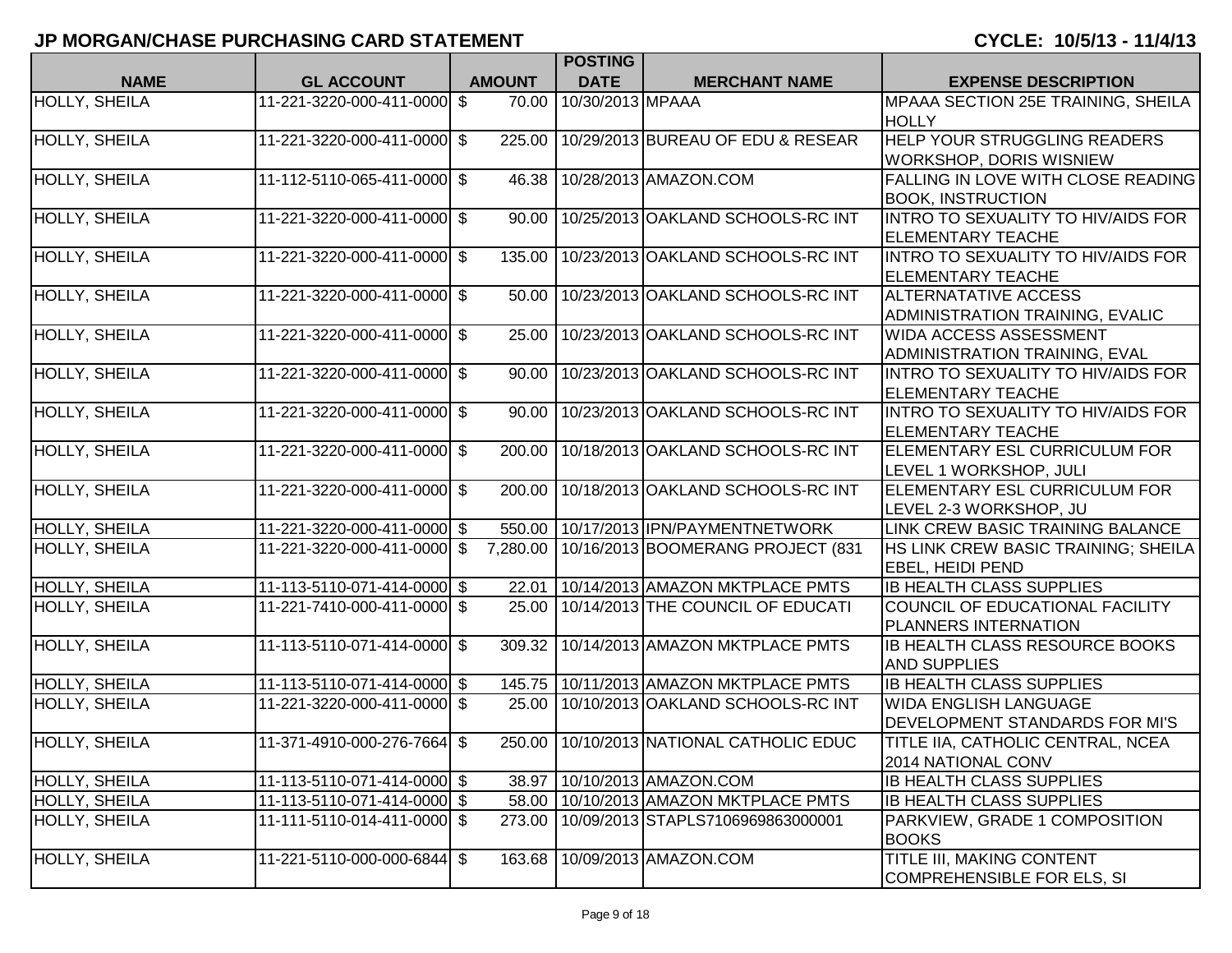|                                  |                              |               | <b>POSTING</b> |                                              |                                                                           |
|----------------------------------|------------------------------|---------------|----------------|----------------------------------------------|---------------------------------------------------------------------------|
| <b>NAME</b>                      | <b>GL ACCOUNT</b>            | <b>AMOUNT</b> | <b>DATE</b>    | <b>MERCHANT NAME</b>                         | <b>EXPENSE DESCRIPTION</b>                                                |
| HOLLY, SHEILA                    | 11-221-3220-000-411-0000 \$  | 60.00         |                | 10/07/2013 PAYPAL *MICHIGANASS               | KICK IT UP A NOTCH WORKSHOP, NICK<br><b>KALAKAILO</b>                     |
| <b>HOLLY, SHEILA</b>             | 11-221-3220-000-411-0000 \$  |               |                | 60.00 10/07/2013 PAYPAL *MICHIGANASS         | KICK IT UP A NOTCH WORKSHOP, JULIE<br><b>BEDFORD</b>                      |
| HOLLY, SHEILA                    | 11-221-3220-000-411-0000 \$  | 60.00         |                | 10/07/2013 PAYPAL *MICHIGANASS               | KICK IT UP A NOTCH WORKSHOP,<br><b>ROBERT BAKER</b>                       |
| HOLLY, SHEILA                    | 11-221-3220-000-411-0000 \$  |               |                | 60.00   10/07/2013   PAYPAL * MICHIGANASS    | KICK IT UP A NOTCH WORKSHOP, RJ<br><b>WEBBER</b>                          |
| <b>HOLLY, SHEILA Total</b>       |                              | \$11,126.54   |                |                                              |                                                                           |
| <b>HOSKINS, DIANE</b>            | 62-431-6301-033-000-0000 \$  | 3.20          |                | 10/24/2013 STAPLS7107464165000002            | <b>OFFICE SUPPLIES</b>                                                    |
| HOSKINS, DIANE                   | 62-431-6301-033-000-0000 \$  |               |                | 282.82   10/23/2013   STAPLS7107464165000001 | <b>OFFICE SUPPLIES</b>                                                    |
| HOSKINS, DIANE                   | 62-431-6301-033-000-0000 \$  |               |                | 54.11   10/22/2013 GFS MKTPLC #0958          | <b>FOOD FOR STUDENTS</b>                                                  |
| HOSKINS, DIANE                   | 62-431-6301-033-000-0000 \$  |               |                | 177.26 10/17/2013 SAMSCLUB #6657             | <b>FOOD FOR OPEN HOUSE</b>                                                |
| HOSKINS, DIANE                   | 11-131-5110-000-000-6710 \$  |               |                | 51.76   10/15/2013   AMAZON.COM              | <b>GED PREP BOOKS</b>                                                     |
| HOSKINS, DIANE                   | 11-131-5110-000-000-6710 \$  |               |                | 25.88   10/14/2013   AMAZON.COM              | <b>GED PREP BOOKS</b>                                                     |
| HOSKINS, DIANE                   | 11-131-5110-000-000-6710 \$  |               |                | 132.45   10/09/2013 STAPLES DIRECT           | <b>PAPER</b>                                                              |
| <b>HOSKINS, DIANE</b>            | 11-131-5110-000-000-6710 \$  | 44.47         |                | 10/07/2013 AMAZON MKTPLACE PMTS              | <b>TEACHER BOOKS</b>                                                      |
| HOSKINS, DIANE                   | 11-131-5110-000-000-6710 \$  | 121.60        |                | 10/07/2013 AMAZON.COM                        | <b>TEACHER BOOKS</b>                                                      |
| <b>HOSKINS, DIANE Total</b>      |                              | 893.55        |                |                                              |                                                                           |
| JUOPPERI, JOHN                   | 11-261-5992-012-000-0000 \$  |               |                | 25.85   10/18/2013 THE HOME DEPOT 2737       | OH MEDIA CENTER LEAK                                                      |
| JUOPPERI, JOHN                   | 11-261-5992-065-000-0000 \$  |               |                | 80.92 10/07/2013 THE HOME DEPOT 2737         | MS SENSORY SWING RM 113                                                   |
| JUOPPERI, JOHN Total             |                              | 106.77        |                |                                              |                                                                           |
| KORTLANDT, PATRICIA              | 11-111-5110-011-010-0000 \$  | 206.78        |                | 10/22/2013 MOLLY HAWKINS HOUSE               | <b>CLASSROOM MATERIALS FROM ART</b>                                       |
| KORTLANDT, PATRICIA              | 11-111-5110-011-025-0000 \$  |               |                | 49.97   10/21/2013   SSI*SCHOOL SPECIALTY    | <b>CLASSROOM MATERIALS FOR ALISON</b><br><b>MALBURG</b>                   |
| KORTLANDT, PATRICIA              | 62-431-6270-011-000-0000 \$  | 96.22         |                | 10/21/2013 ORIENTAL TRADNG CO                | <b>MEDIA CENTER SUPPLIES</b>                                              |
| KORTLANDT, PATRICIA              | 11-111-5110-011-060-0000 \$  |               |                | 418.00   10/16/2013 ROCHESTER 100, INC       | <b>WRITING FOLDERS</b>                                                    |
| KORTLANDT, PATRICIA              | 11-111-5110-011-045-0000 \$  |               |                | 138.72 10/09/2013 MHE*MCGRAW-HILL ECOMM      | <b>EVERYDAY MATH CONSUMMABLES</b>                                         |
| KORTLANDT, PATRICIA              | 11-241-5990-011-000-0000 \$  |               |                | 284.74   10/08/2013   SSI*SCHOOL SPECIALTY   | DATA NOTEBOOK DIVIDERS, SAFETY<br><b>AND SECURITY WHISTLES</b>            |
| <b>KORTLANDT, PATRICIA Total</b> |                              | 1,194.43      |                |                                              |                                                                           |
| LAINE, MARGARET                  | 62-431-6174-071-000-0000 \$  |               |                | 35.84 10/21/2013 PANERA BREAD #667           | <b>PSAT FOOD FOR PROCTORS</b>                                             |
| <b>LAINE, MARGARET Total</b>     |                              | 35.84         |                |                                              |                                                                           |
| LAMBERT, ELIZABETH               | 11-261-4910-000-000-0000 \$  |               |                |                                              | 429.00   11/04/2013 ARCH ENVIRONMENTAL GRO   DISTRICT HAZARDOUS MATERIALS |
| LAMBERT, ELIZABETH               | 11-261-4910-055-000-0000  \$ |               |                | 236.00 11/04/2013 PROTECTION ONE ALARM       | <b>NM6 ALARM SYSTEM</b>                                                   |
| LAMBERT, ELIZABETH               | 11-261-4910-071-000-0000 \$  | 150.00        |                | 11/04/2013 JOHNS SANITATION INC              | <b>HS FOOTBALL</b>                                                        |
| LAMBERT, ELIZABETH               | 11-261-5992-071-000-0000 \$  |               |                | 28.69   11/04/2013   BEST PLUMBING SPECIALT  | HS WATER COOLER REPAIR                                                    |
| LAMBERT, ELIZABETH               | 11-261-5992-071-000-0000 \$  |               |                | 66.98   11/04/2013 BEST PLUMBING SPECIALT    | <b>HS UPSTAIRS GIRLS SHOWER</b>                                           |
| LAMBERT, ELIZABETH               | 11-261-5992-071-000-0000 \$  | 452.60        |                | 11/04/2013 BEST PLUMBING SPECIALT            | <b>HS AUTO SINKS</b>                                                      |
| LAMBERT, ELIZABETH               | 11-261-5992-000-000-0000 \$  |               |                | 35.00   11/04/2013 BEST PLUMBING SPECIALT    | <b>MTCE STOCK</b>                                                         |
| LAMBERT, ELIZABETH               | 11-261-5992-000-000-0000 \$  |               |                | 171.00 11/04/2013 BEST PLUMBING SPECIALT     | <b>MTCE STOCK</b>                                                         |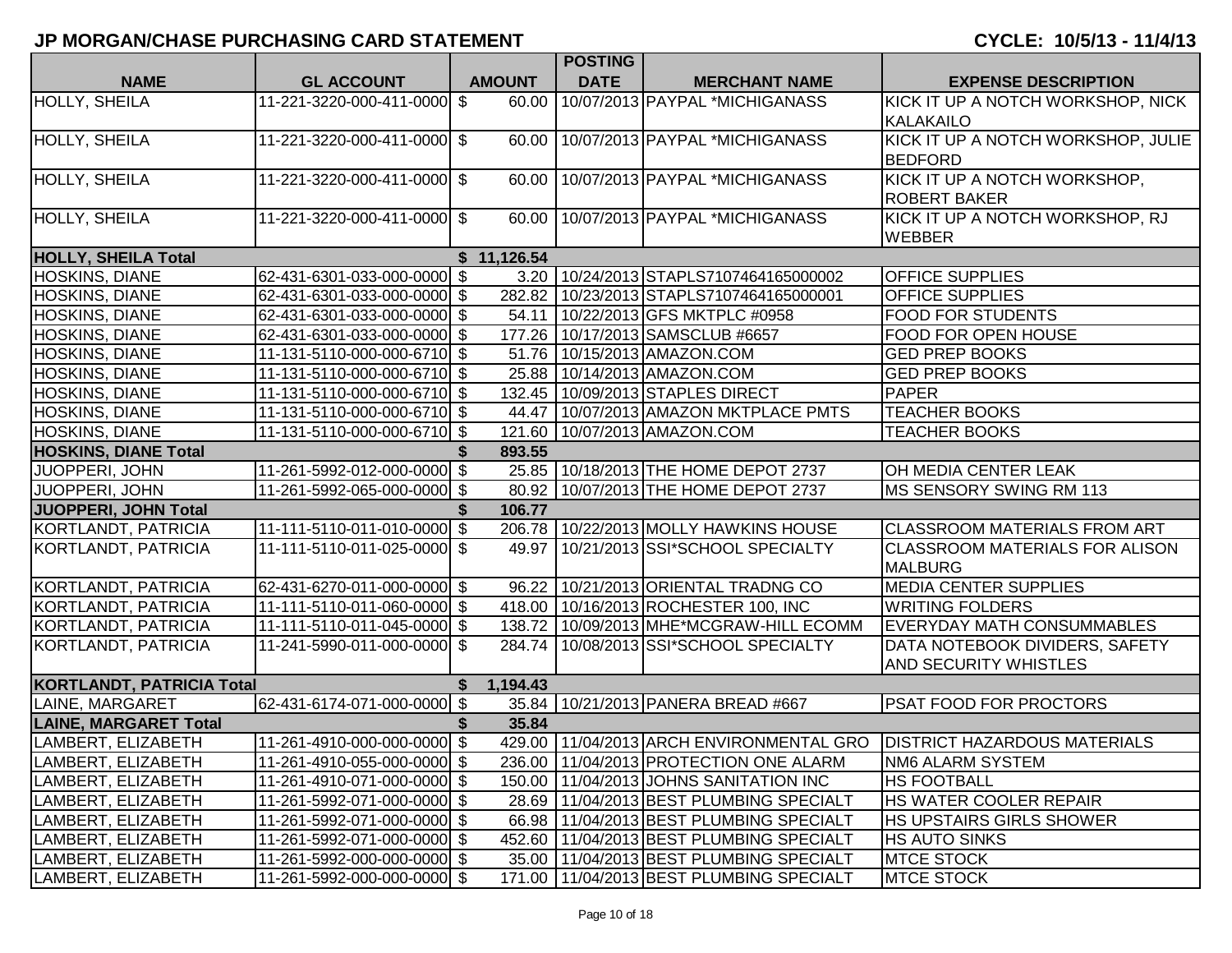|                                          |                                                            |                           |               | <b>POSTING</b>                  |                                                                                              |                                                       |
|------------------------------------------|------------------------------------------------------------|---------------------------|---------------|---------------------------------|----------------------------------------------------------------------------------------------|-------------------------------------------------------|
| <b>NAME</b>                              | <b>GL ACCOUNT</b>                                          |                           | <b>AMOUNT</b> | <b>DATE</b>                     | <b>MERCHANT NAME</b>                                                                         | <b>EXPENSE DESCRIPTION</b>                            |
| LAMBERT, ELIZABETH                       | 11-261-5992-071-000-0000 \$                                |                           | 47.40         |                                 | 10/31/2013 BEST PLUMBING SPECIALT                                                            | <b>HS SHOWERS</b>                                     |
| LAMBERT, ELIZABETH                       | 11-261-5910-000-000-0000 \$                                |                           |               |                                 | 2.90   10/31/2013   STAPLS7108023674000001                                                   | <b>MTCE SUPPLIES</b>                                  |
| LAMBERT, ELIZABETH                       | 11-261-5910-000-000-0000 \$                                |                           | 12.29         |                                 | 10/31/2013 STAPLS7108023674000002                                                            | <b>MTCE SUPPLIES</b>                                  |
| LAMBERT, ELIZABETH                       | 11-261-5992-071-000-0000 \$                                |                           |               | 162.03   10/31/2013 NUCO2       |                                                                                              | <b>HS POOL</b>                                        |
| LAMBERT, ELIZABETH                       | 11-261-3840-000-000-0000 \$                                |                           |               | 2,851.98 10/31/2013 WM EZPAY    |                                                                                              | <b>DISTRICT WASTE REMOVAL</b>                         |
| LAMBERT, ELIZABETH                       | 11-261-3840-000-000-0023 \$                                |                           |               |                                 | 950.66   10/31/2013 WM EZPAY                                                                 | <b>DISTRICT WASTE REMOVAL/REC</b>                     |
| LAMBERT, ELIZABETH                       | 11-261-5710-000-000-0000 \$                                |                           |               |                                 | 131.83   10/31/2013   SUBURBAN PROPANE 7828                                                  | <b>BOSCO PROPANE</b>                                  |
| LAMBERT, ELIZABETH                       | 11-261-5992-000-000-0000 \$                                |                           |               | 1,450.00 10/30/2013 NICHOLS     |                                                                                              | MTCE HAND TOWEL DISPENSER,<br><b>TISSUE DISPENSER</b> |
|                                          | 11-261-5710-000-000-0000 \$                                |                           |               | 925.99   10/28/2013   ATLAS OIL |                                                                                              | <b>MTCE FUEL</b>                                      |
| LAMBERT, ELIZABETH                       |                                                            |                           |               |                                 | 79.78   10/28/2013 BEST PLUMBING SPECIALT                                                    | <b>ITC BOYS &amp; GIRLS BATHROOMS</b>                 |
| LAMBERT, ELIZABETH                       | 11-261-5992-060-000-0000 \$                                |                           |               |                                 |                                                                                              |                                                       |
| LAMBERT, ELIZABETH                       | 11-261-5993-071-000-0000 \$<br>11-261-4910-055-000-0000 \$ |                           |               |                                 | 967.15   10/28/2013 OSBURN INDUSTRIES<br>494.50   10/28/2013 URBANS PARTITION & REM          | HS WARNING TRACK<br>NM6 RM 607/609 WALL               |
| LAMBERT, ELIZABETH                       | 11-261-4910-014-000-0000 \$                                |                           |               |                                 |                                                                                              | PV PUMP                                               |
| LAMBERT, ELIZABETH                       |                                                            |                           |               |                                 | 3,083.16   10/28/2013   DE-CAL INC                                                           | <b>GRNDS FIELD PAINT</b>                              |
| LAMBERT, ELIZABETH<br>LAMBERT, ELIZABETH | 11-261-5993-000-000-0000 \$<br>11-261-4910-055-000-0000 \$ |                           |               |                                 | 1,092.00   10/28/2013   PIONEER REVERE 8008771<br>111.00   10/25/2013   PROTECTION ONE ALARM | <b>NM6 ALARM</b>                                      |
|                                          | 11-266-4934-000-000-0000                                   | $\boldsymbol{\mathsf{S}}$ | 949.25        |                                 | 10/23/2013 PROTECTION ONE ALARM                                                              | <b>DISTRICT BUILDING SECURITY</b>                     |
| LAMBERT, ELIZABETH<br>LAMBERT, ELIZABETH | 11-266-4934-000-000-0000 \$                                |                           |               |                                 | 10.00   10/23/2013   PROTECTION ONE ALARM                                                    | ESB BUILDING SECURITY SYSTEM                          |
| LAMBERT, ELIZABETH                       | 11-261-4910-000-000-0000 \$                                |                           | 1,792.50      |                                 | 10/21/2013 NTH CONSULTANTS LTD                                                               | <b>MTCE DISTRICT ASSET PROGRAM</b>                    |
|                                          | 11-261-5992-060-000-0000 \$                                |                           |               |                                 | 75.40   10/17/2013 BEST PLUMBING SPECIALT                                                    | <b>ITC BOYS BATHROOM</b>                              |
| LAMBERT, ELIZABETH                       |                                                            |                           |               | 799.12   10/16/2013 ATLAS OIL   |                                                                                              | <b>MTCE FUEL</b>                                      |
| LAMBERT, ELIZABETH<br>LAMBERT, ELIZABETH | 11-261-5710-000-000-0000 \$<br>11-261-4910-065-000-0000 \$ |                           |               |                                 | 78.88   10/16/2013 ARCH ENVIRONMENTAL GRO                                                    | <b>MS SHARPS CONTAINER</b>                            |
| LAMBERT, ELIZABETH                       | 11-261-5992-055-000-0000 \$                                |                           |               |                                 | 97.28   10/16/2013 MIDWEST AIR FILTER INC                                                    | <b>NM FILTERS</b>                                     |
|                                          | 11-261-5992-000-000-0000 \$                                |                           |               |                                 | 74.70 10/16/2013 AIRGASS NORTH                                                               | <b>MTCE DIST WELDING</b>                              |
| LAMBERT, ELIZABETH                       |                                                            |                           |               |                                 | 3,237.00 10/14/2013 THE TRANE COMPANY                                                        | HS COMPRESSOR OIL FILTERS                             |
| LAMBERT, ELIZABETH                       | 11-261-4910-071-000-0000 \$<br>11-261-4910-000-000-0000 \$ |                           |               |                                 | 279.00   10/11/2013 ERADICO SERVICES INC                                                     | DISTRICT PEST MANAGEMENT                              |
| LAMBERT, ELIZABETH<br>LAMBERT, ELIZABETH | 11-261-5992-071-000-0000 \$                                |                           |               | 171.86   10/10/2013 NUCO2       |                                                                                              | HS POOL                                               |
|                                          | 11-261-5992-005-000-0000 \$                                |                           |               |                                 |                                                                                              | MTCE TIRES FOR 2 PICKUP TRUCKS                        |
| LAMBERT, ELIZABETH                       |                                                            |                           |               |                                 | 1,002.28   10/10/2013 BELLE TIRE 099                                                         |                                                       |
| LAMBERT, ELIZABETH                       | 11-261-4910-011-000-0000<br>11-261-5993-014-000-0000 \$    | \$                        |               |                                 | 405.00   10/10/2013 ALL CITY ROOTER<br>1,470.00   10/10/2013 SUPERIOR GROUNDCOVER I          | <b>VO KITCHEN OUTLETS</b>                             |
| LAMBERT, ELIZABETH                       | 11-261-5992-003-000-0000 \$                                |                           |               |                                 | 245.00   10/10/2013 SUPERIOR GROUNDCOVER I                                                   | PV PLAYGROUND MULCH<br><b>PS PLAYGROUND MULCH</b>     |
| LAMBERT, ELIZABETH<br>LAMBERT, ELIZABETH | 11-261-5992-012-000-0000 \$                                |                           |               |                                 | 3,675.00   10/10/2013 SUPERIOR GROUNDCOVER                                                   | OH PLAYGROUND MULCH                                   |
|                                          |                                                            |                           |               |                                 |                                                                                              |                                                       |
| LAMBERT, ELIZABETH                       | 11-261-5992-014-000-0000 \$<br>11-261-5992-055-000-0000 \$ |                           |               |                                 | 3,675.00   10/10/2013 SUPERIOR GROUNDCOVER I<br>2,940.00   10/10/2013 SUPERIOR GROUNDCOVER   | PV PLAYGROUND MULCH                                   |
| LAMBERT, ELIZABETH                       | 11-261-5992-013-000-0000 \$                                |                           |               |                                 |                                                                                              | <b>NM PLAYGROUND MULCH</b>                            |
| LAMBERT, ELIZABETH<br>LAMBERT, ELIZABETH |                                                            |                           |               |                                 | 4,165.00   10/10/2013 SUPERIOR GROUNDCOVER I                                                 | <b>NW PLAYGROUND MULCH</b>                            |
|                                          | 11-261-5992-015-000-0000 \$                                |                           |               |                                 | 3,675.00   10/10/2013 SUPERIOR GROUNDCOVER I                                                 | DF PLAYGROUND MULCH                                   |
| LAMBERT, ELIZABETH                       | 11-261-4910-071-000-0000  \$                               |                           |               |                                 | 504.62 10/10/2013 THYSSENKRUPP ELEV ORAC                                                     | HS ELEVATOR MAINTENANCE 10/01/13                      |
|                                          |                                                            |                           |               |                                 |                                                                                              | TO 12/31/13                                           |
| LAMBERT, ELIZABETH                       | 11-261-4910-000-000-0000 \$                                |                           |               |                                 | 4,400.00   10/10/2013   DE-CAL INC                                                           | <b>DISTRICT BACKFLOW TESTING</b>                      |
| LAMBERT, ELIZABETH                       | 11-261-4910-000-000-0000 \$                                |                           |               |                                 | 429.00   10/07/2013 ARCH ENVIRONMENTAL GRO                                                   | HAZARDOUS MATERIAL CONSULTING                         |
| LAMBERT, ELIZABETH                       | 11-261-4910-000-000-0000 \$                                |                           |               |                                 | 1,792.50   10/07/2013 NTH CONSULTANTS LTD                                                    | <b>DIST ROOF ASSET PROGRAM</b>                        |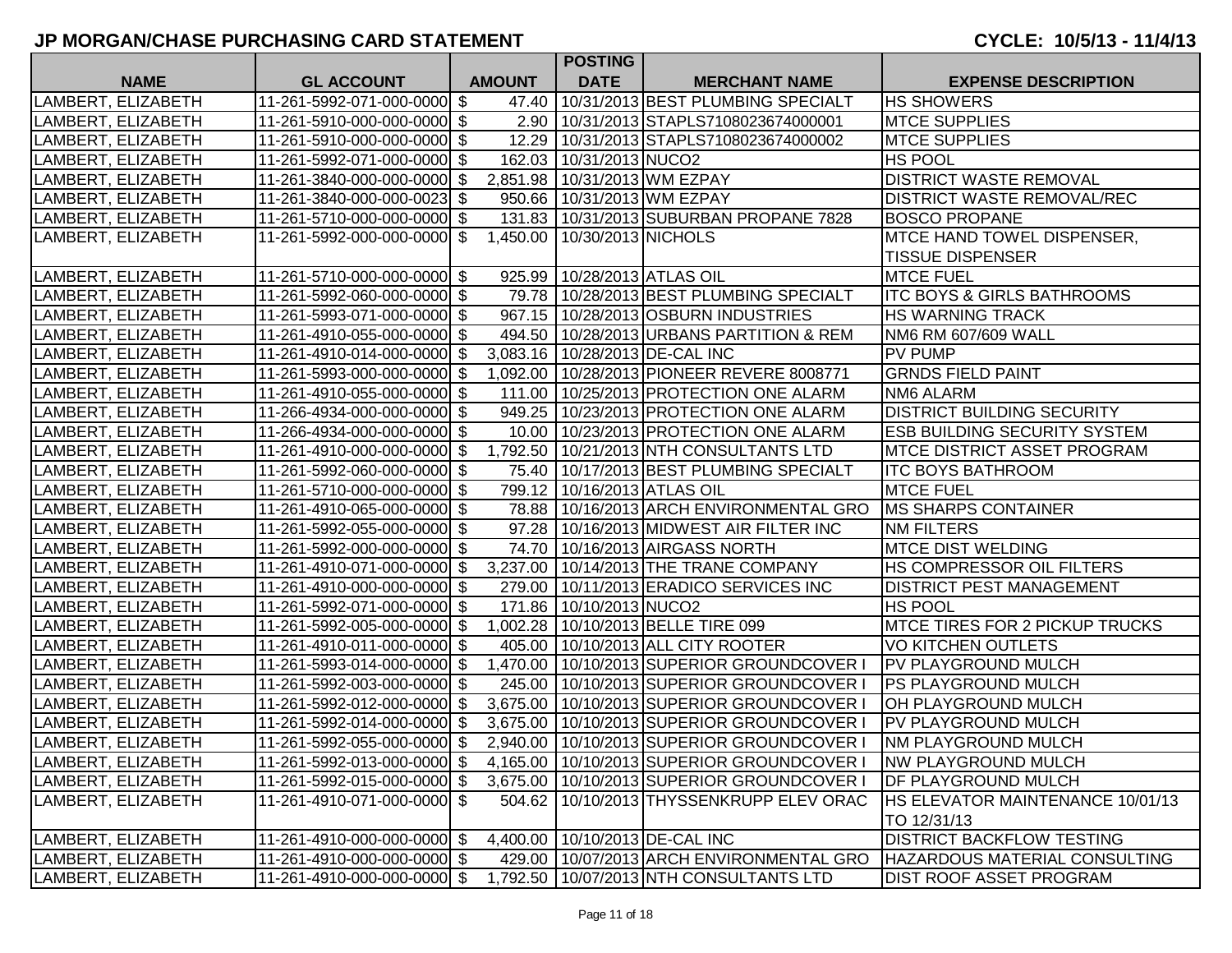|                                 |                             |               | <b>POSTING</b>              |                                                         |                                     |
|---------------------------------|-----------------------------|---------------|-----------------------------|---------------------------------------------------------|-------------------------------------|
| <b>NAME</b>                     | <b>GL ACCOUNT</b>           | <b>AMOUNT</b> | <b>DATE</b>                 | <b>MERCHANT NAME</b>                                    | <b>EXPENSE DESCRIPTION</b>          |
| LAMBERT, ELIZABETH Total        |                             | \$49,875.33   |                             |                                                         |                                     |
| LANEY, CHRISTOPHER              | 62-431-6247-065-000-0000 \$ | 7.41          |                             | 11/04/2013 THE HOME DEPOT 2737                          | <b>SUPPLIES</b>                     |
| LANEY, CHRISTOPHER              | 62-431-6247-065-000-0000 \$ |               |                             | 40.51   10/29/2013 JO-ANN STORE #2104                   | <b>SUPPLIES</b>                     |
| LANEY, CHRISTOPHER              | 62-431-6247-065-000-0000 \$ |               |                             | 78.51 10/22/2013 THE HOME DEPOT 2710                    | <b>SUPPLIES</b>                     |
| LANEY, CHRISTOPHER              | 62-431-6247-065-000-0000 \$ |               |                             | 15.56   10/21/2013 THE HOME DEPOT 2737                  | <b>SUPPLIES</b>                     |
| LANEY, CHRISTOPHER              | 62-431-6247-065-000-0000 \$ |               |                             | 70.12 10/15/2013 THE HOME DEPOT 2710                    | <b>SUPPLIES</b>                     |
| LANEY, CHRISTOPHER              | 62-431-6247-065-000-0000 \$ | 38.87         |                             | 10/10/2013 THE HOME DEPOT 2737                          | <b>SUPPLIES</b>                     |
| LANEY, CHRISTOPHER              | 11-112-5110-065-042-0000 \$ |               |                             | 467.56   10/08/2013 INDUSTRIAL ART SUPPLY               | <b>SUPPLIES</b>                     |
| LANEY, CHRISTOPHER              | 11-112-5110-065-042-0000 \$ |               |                             | 336.04   10/08/2013   INDUSTRIAL ART SUPPLY             | <b>SUPPLIES</b>                     |
| <b>LANEY, CHRISTOPHER Total</b> |                             | 1,054.58      |                             |                                                         |                                     |
| LUDWIG, CORINA                  | 62-431-6249-065-000-0000 \$ |               |                             | 96.40   10/23/2013   HAAN CRAFTS                        | <b>SUPPLIES</b>                     |
| LUDWIG, CORINA                  | 62-431-6249-065-000-0000 \$ |               |                             | 146.16   10/11/2013   HAAN CRAFTS                       | <b>SUPPLIES</b>                     |
| LUDWIG, CORINA                  | 62-431-6249-065-000-0000 \$ |               |                             | 406.50   10/08/2013   HAAN CRAFTS                       | <b>SEWING SUPPLIES</b>              |
| <b>LUDWIG, CORINA Total</b>     |                             | 649.06        |                             |                                                         |                                     |
| LUMLEY, SHERYL                  | 11-131-5110-000-000-6710 \$ |               |                             | 200.86   11/01/2013 DMI* DELL K-12 PTR                  | TONER CARTRIDGES FOR PRINTERS       |
| LUMLEY, SHERYL                  | 62-431-6301-033-000-0000 \$ | 93.21         |                             | 10/29/2013 SAMSCLUB #6657                               | <b>FOOD FOR STUDENTS</b>            |
| LUMLEY, SHERYL                  | 62-431-6301-033-000-0000 \$ |               |                             | 32.56 10/22/2013 MEIJER INC #122<br>Q <sub>01</sub>     | <b>FOOD FOR STUDENTS</b>            |
| LUMLEY, SHERYL                  | 62-431-6301-033-000-0000 \$ |               |                             | 67.62 10/22/2013 SAMSCLUB #6657                         | <b>FOOD FOR STUDENTS</b>            |
| LUMLEY, SHERYL                  | 62-431-6301-033-000-0000 \$ | 37.47         |                             | 10/16/2013 GFS MKTPLC #0958                             | FOOD FOR OPEN HOUSE                 |
| LUMLEY, SHERYL                  | 62-431-6301-033-000-0000 \$ | 178.24        |                             | 10/14/2013 SAMSCLUB #6657                               | <b>FOOD FOR STUDENTS</b>            |
| LUMLEY, SHERYL                  | 62-431-6301-033-000-0000 \$ |               |                             | 27.05   10/14/2013   MEIJER INC #122<br>Q <sub>01</sub> | <b>FOOD FOR STUDENTS</b>            |
| LUMLEY, SHERYL                  | 62-431-6301-033-000-0000 \$ |               |                             | 25.68   10/10/2013   MEIJER INC #122<br>Q <sub>01</sub> | <b>FOOD FOR STUDENTS</b>            |
| LUMLEY, SHERYL                  | 62-431-6301-033-000-0000 \$ |               |                             | 101.14   10/08/2013   SAMSCLUB #6657                    | <b>FOOD FOR STUDENTS</b>            |
| <b>LUMLEY, SHERYL Total</b>     |                             | 763.83        |                             |                                                         |                                     |
| <b>MCKAIG, HEATHER</b>          | 62-431-6143-071-000-0000 \$ |               |                             | 2,600.00   11/04/2013   PAYPAL *MICHIGANEDU             | <b>STATE THESPIAN FEES</b>          |
| <b>MCKAIG, HEATHER</b>          | 62-431-6146-071-000-0000 \$ |               |                             | 4.65   10/28/2013   PENN STATION                        | <b>FALL PLAY PROPS</b>              |
| <b>MCKAIG, HEATHER</b>          | 62-431-6146-071-000-0000 \$ |               |                             | 4.65   10/28/2013   PENN STATION                        | <b>FALL PLAY PROPS</b>              |
| <b>MCKAIG, HEATHER</b>          | 62-431-6146-071-000-0000 \$ |               |                             | 10.32   10/25/2013   THE HOME DEPOT 2737                | FALL PLAY SET SUPPLIES              |
| <b>MCKAIG, HEATHER</b>          | 62-431-6146-071-000-0000 \$ | 17.75         |                             | 10/24/2013 MEIJER INC #122<br>Q01                       | FALL PLAY SUPPLIES - GLUE, VINEGAR, |
|                                 |                             |               |                             |                                                         | <b>COLD PACKS</b>                   |
| <b>MCKAIG, HEATHER</b>          | 62-431-6146-071-000-0000 \$ |               |                             | 31.16   10/24/2013 JOANN ETC #1933                      | FALL PLAY SET SUPPLIES              |
| <b>MCKAIG, HEATHER</b>          | 62-431-6146-071-000-0000 \$ |               |                             | 39.98   10/24/2013   FEDEXOFFICE 00004754               | FALL PLAY SET PRINTS                |
| <b>MCKAIG, HEATHER</b>          | 62-431-6146-071-000-0000 \$ |               |                             | 20.48 10/23/2013 THE HOME DEPOT 2737                    | FALL PLAY HARDWARE                  |
| <b>MCKAIG, HEATHER</b>          | 62-431-6146-071-000-0000 \$ |               | (4.99) 10/23/2013 TARGET    | 00014654                                                | FALL PLAY CLOCK RETURN              |
| <b>MCKAIG, HEATHER</b>          | 62-431-6146-071-000-0000 \$ |               | 17.96   10/23/2013   TARGET | 00014654                                                | <b>FALL PLAY COSTUMES</b>           |
| MCKAIG, HEATHER                 | 62-431-6146-071-000-0000 \$ |               | 12.27 10/23/2013 TARGET     | 00014654                                                | FALL PLAY COSTUMES                  |
| MCKAIG, HEATHER                 | 62-431-6146-071-000-0000 \$ |               |                             | 67.83 10/23/2013 PLATO'S CLOSET                         | <b>FALL PLAY COSTUMES</b>           |
| MCKAIG, HEATHER                 | 62-431-6146-071-000-0000 \$ |               |                             | 27.20   10/23/2013 JOANN ETC #1933                      | <b>FALL PLAY COSTUMES</b>           |
| <b>MCKAIG, HEATHER</b>          | 62-431-6146-071-000-0000 \$ |               |                             | 29.66   10/22/2013   TJMAXX #0382                       | <b>FALL PLAY COSTUMES</b>           |
| <b>MCKAIG, HEATHER</b>          | 62-431-6146-071-000-0000 \$ |               |                             | 22.44   10/21/2013 JOANN ETC #1933                      | <b>FALL PLAY FABRIC</b>             |
| MCKAIG, HEATHER                 | 62-431-6146-071-000-0000 \$ |               |                             | 24.89   10/21/2013 THE HOME DEPOT 2704                  | <b>FALL PLAY PAINT</b>              |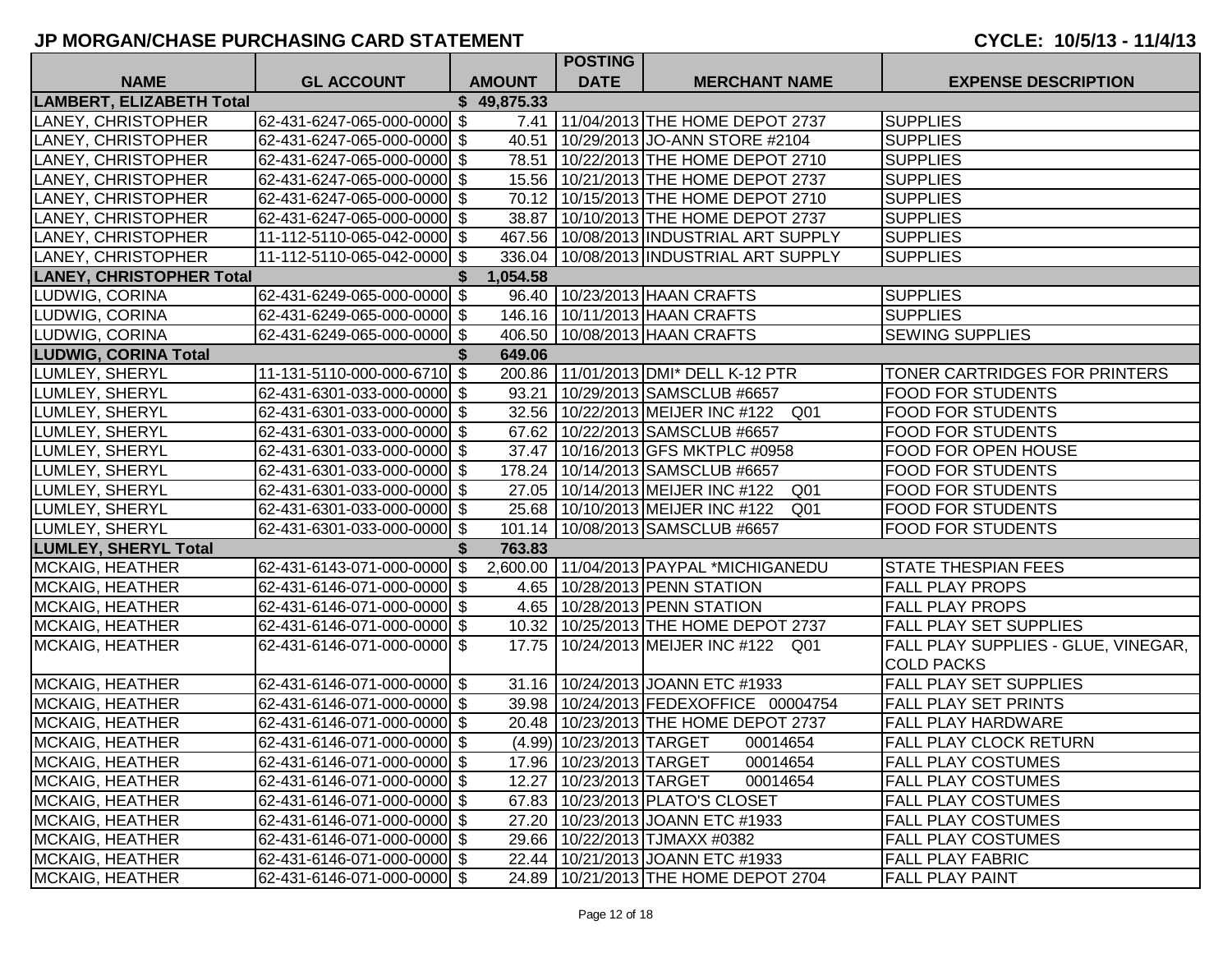|                               |                             |               | <b>POSTING</b> |                                              |                                    |
|-------------------------------|-----------------------------|---------------|----------------|----------------------------------------------|------------------------------------|
| <b>NAME</b>                   | <b>GL ACCOUNT</b>           | <b>AMOUNT</b> | <b>DATE</b>    | <b>MERCHANT NAME</b>                         | <b>EXPENSE DESCRIPTION</b>         |
| MCKAIG, HEATHER               | 62-431-6146-071-000-0000 \$ |               |                | 70.13 10/21/2013 THE HOME DEPOT 2737         | FALL PLAY PAINT AND BUILDING       |
|                               |                             |               |                |                                              | <b>SUPPLIES</b>                    |
| <b>MCKAIG, HEATHER</b>        | 62-431-6146-071-000-0000 \$ |               |                | 18.74 10/21/2013 HALLOWEEN CITY #8227        | <b>FALL PLAY PROPS</b>             |
| <b>MCKAIG, HEATHER</b>        | 62-431-6146-071-000-0000 \$ |               |                | 13.97   10/21/2013   PARTY AMERICA           | <b>FALL PLAY PROPS</b>             |
| <b>MCKAIG, HEATHER</b>        | 62-431-6146-071-000-0000 \$ |               |                | 3.17   10/21/2013   PARTY AMERICA            | FALL PLAY COSTUMES                 |
| <b>MCKAIG, HEATHER</b>        | 62-431-6146-071-000-0000 \$ |               |                | 22.62   10/21/2013   PENN STATION            | <b>FALL PLAY PROPS</b>             |
| <b>MCKAIG, HEATHER</b>        | 62-431-6146-071-000-0000 \$ |               |                | 23.32   10/21/2013 THE HOME DEPOT 2737       | FALL PLAY PAINT SUPPLIES           |
| <b>MCKAIG, HEATHER</b>        | 62-431-6146-071-000-0000 \$ |               |                | 3.57 10/21/2013 THE HOME DEPOT 2737          | <b>FALL PLAY PAINT SUPPLIES</b>    |
| <b>MCKAIG, HEATHER</b>        | 62-431-6146-071-000-0000 \$ |               |                | 4.83 10/21/2013 FEDEXOFFICE 00004754         | <b>FALL PLAY PROP PRINTS</b>       |
| <b>MCKAIG, HEATHER</b>        | 62-431-6146-071-000-0000 \$ |               |                | 54.01   10/21/2013 JOANN ETC #1933           | <b>FALL PLAY SET FABRIC</b>        |
| <b>MCKAIG, HEATHER</b>        | 62-431-6146-071-000-0000 \$ |               |                | 135.96   10/18/2013   THE HOME DEPOT 2737    | <b>BUILDING SUPPLIES</b>           |
| <b>MCKAIG, HEATHER</b>        | 62-431-6146-071-000-0000 \$ |               |                | 8.97   10/18/2013 THE HOME DEPOT 2737        | <b>PAINT</b>                       |
| <b>MCKAIG, HEATHER</b>        | 11-113-5110-071-026-0000 \$ |               |                | 213.08   10/17/2013   DRAMATISTS PLAY SERVIC | <b>ONE ACT SCRIPTS</b>             |
| <b>MCKAIG, HEATHER</b>        | 62-431-6146-071-000-0000 \$ |               |                | 24.86   10/14/2013   HALLOWEEN CITY #8227    | <b>PROPS</b>                       |
| <b>MCKAIG, HEATHER</b>        | 62-431-6146-071-000-0000 \$ |               |                | 1.05 10/14/2013 PARTY AMERICA                | <b>FALL PLAY PROPS</b>             |
| <b>MCKAIG, HEATHER</b>        | 62-431-6146-071-000-0000 \$ |               |                | 52.88   10/14/2013 THE SALVATION ARMY 15     | <b>FALL PLAY COSTUMES</b>          |
| <b>MCKAIG, HEATHER</b>        | 62-431-6146-071-000-0000 \$ |               |                | 20.10 10/14/2013 THE HOME DEPOT 2737         | <b>FALL PLAY PAINT</b>             |
| <b>MCKAIG, HEATHER</b>        | 62-431-6146-071-000-0000 \$ |               |                | 3.25   10/14/2013 JOANN ETC #1933            | <b>FABRIC</b>                      |
| <b>MCKAIG, HEATHER</b>        | 62-431-6146-071-000-0000 \$ | 134.34        |                | 10/11/2013 THE HOME DEPOT 2737               | <b>BUILDING SUPPLIES</b>           |
| <b>MCKAIG, HEATHER</b>        | 11-113-5110-071-092-0000 \$ |               |                | 99.00 10/11/2013 VIDEO BLOCKS                | <b>GRAPHICS SOFTWARE</b>           |
| <b>MCKAIG, HEATHER Total</b>  |                             | 3,834.10      |                |                                              |                                    |
| MICHOS, JENNIFER              | 62-431-6275-014-000-0000 \$ |               |                | 57.24 10/31/2013 FIVE BELOW #558             | <b>BLACK WHISTLE FOR ALL STAFF</b> |
| <b>MICHOS, JENNIFER</b>       | 62-431-6275-014-000-0000 \$ |               |                | 46.64 10/24/2013 FIVE BELOW 555              | THANK YOUS FOR LUNCH ROOM STAFF    |
|                               |                             |               |                |                                              |                                    |
| <b>MICHOS, JENNIFER Total</b> |                             | \$<br>103.88  |                |                                              |                                    |
| MILLER, HELEN                 | 62-431-6275-071-000-0000 \$ |               |                | 518.60 11/04/2013 NOVI BOWL                  | <b>STAFF OUTING/GLO BOWL</b>       |
| MILLER, HELEN                 | 62-431-6105-071-000-0000 \$ |               |                | 185.00 11/04/2013 COLLEGEBOARD*PRODUCTS      | <b>AP WORKSHOP/LAINE</b>           |
| MILLER, HELEN                 | 62-431-6105-071-000-0000 \$ |               |                | 32.97   11/04/2013   MEIJER INC #122 Q01     | <b>BATTERIES/AAA</b>               |
| MILLER, HELEN                 | 11-113-5110-071-010-0000 \$ |               |                | (9.08) 11/01/2013 SSI*SCHOOL SPECIALTY       | ART SUPPLY REIMBURSEMENT           |
| MILLER, HELEN                 | 11-113-5110-071-020-0000 \$ | 139.25        |                | 10/31/2013 L B OFFICE SUPPLIERS I            | TONER FOR PRINTER/DONOVAN AT ESB   |
|                               |                             |               |                |                                              |                                    |
| MILLER, HELEN                 | 62-431-6186-071-000-0000 \$ |               |                | 74.64   10/31/2013   AMAZON.COM              | <b>LEADERSHIP BOOKS</b>            |
| MILLER, HELEN                 | 11-113-7410-071-000-0000 \$ |               |                | 80.00   10/31/2013 GIVEDIRECT.ORG DONATIO    | <b>REGISTRATION FEE/SCIENCE</b>    |
| MILLER, HELEN                 | 62-431-6275-071-000-0000 \$ |               |                | 42.20   10/31/2013 TLF VANESSAS FLOWERS      | <b>GET WELL FLOWERS/HOGAN</b>      |
| MILLER, HELEN                 | 62-431-6275-071-000-0000 \$ |               |                | 62.93 10/30/2013 CVS PHARMACY #8161 Q03      | KACHALLA RETIREMENT GIFT           |
| MILLER, HELEN                 | 62-431-6105-071-000-0000 \$ |               |                | 185.00   10/30/2013 COLLEGEBOARD*PRODUCTS    | <b>AP WORKSHOP/BRACH</b>           |
| MILLER, HELEN                 | 62-431-6105-071-000-0000 \$ |               |                | 185.00   10/30/2013 COLLEGEBOARD*PRODUCTS    | <b>AP WORKSHOP/KALCZYNSKI</b>      |
| MILLER, HELEN                 | 62-431-6105-071-000-0000 \$ |               |                | 185.00   10/30/2013 COLLEGEBOARD*PRODUCTS    | AP WORKSHOP/PAYTON                 |
| MILLER, HELEN                 | 62-431-6105-071-000-0000 \$ |               |                | 185.00   10/30/2013 COLLEGEBOARD*PRODUCTS    | <b>AP WORKSHOP/MILLER</b>          |
| MILLER, HELEN                 | 62-431-6105-071-000-0000 \$ |               |                | 185.00   10/30/2013 COLLEGEBOARD*PRODUCTS    | <b>SP WORKSHOP/ESPINOSA</b>        |
| MILLER, HELEN                 | 62-431-6105-071-000-0000 \$ |               |                | 185.00   10/30/2013 COLLEGEBOARD*PRODUCTS    | <b>AP WORKSHOP/KIDLE</b>           |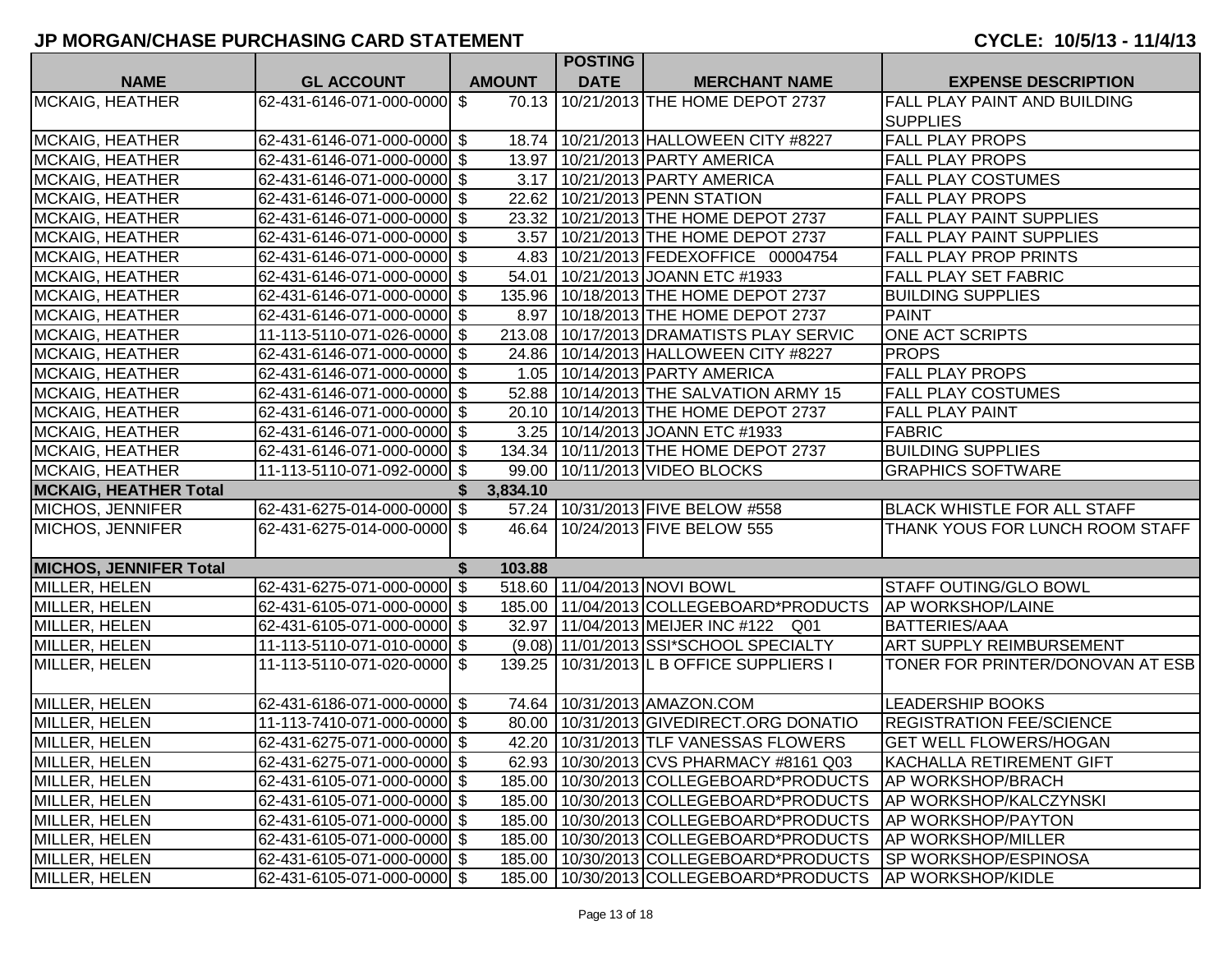|                            |                              |               | <b>POSTING</b> |                                           |                                                                       |
|----------------------------|------------------------------|---------------|----------------|-------------------------------------------|-----------------------------------------------------------------------|
| <b>NAME</b>                | <b>GL ACCOUNT</b>            | <b>AMOUNT</b> | <b>DATE</b>    | <b>MERCHANT NAME</b>                      | <b>EXPENSE DESCRIPTION</b>                                            |
| MILLER, HELEN              | 62-431-6105-071-000-0000 \$  | 185.00        |                | 10/30/2013 COLLEGEBOARD*PRODUCTS          | <b>AP WORKSHOP/ROTHSTEIN</b>                                          |
| MILLER, HELEN              | 62-431-6191-071-000-0000 \$  |               |                | 9.96 10/30/2013 THE UPS STORE 0582        | <b>POSTAGE FOR RETURN ITEM</b>                                        |
| MILLER, HELEN              | 11-113-5110-071-053-0000 \$  | 69.80         |                | 10/28/2013 SSI*SCHOOL SPECIALTY           | <b>KRAFT PAPER ROLLS</b>                                              |
| MILLER, HELEN              | 11-113-5110-071-078-0000 \$  | 233.58        |                | 10/28/2013 SSI*SCHOOL SPECIALTY           | <b>KRAFT PAPER ROLLS</b>                                              |
| MILLER, HELEN              | 62-431-6176-071-000-0000 \$  | 13.14         |                | 10/28/2013 THE HOME DEPOT 2737            | LIQUID NAILS FOR HALLWAY SIGNS                                        |
| MILLER, HELEN              | 62-431-6121-071-000-0000 \$  | 44.00         |                | 10/25/2013 SSI*SCHOOL SPECIALTY           | SUPPLIES FOR ART CLUB                                                 |
| MILLER, HELEN              | 62-431-6121-071-000-0000 \$  | 122.40        |                | 10/24/2013 SSI*SCHOOL SPECIALTY           | <b>SUPPLIES</b>                                                       |
| MILLER, HELEN              | 62-431-6275-071-000-0000 \$  | 43.46         |                | 10/24/2013 TLF VANESSAS FLOWERS           | <b>FLOWERS BRIAN GORDON SURGERY</b>                                   |
| MILLER, HELEN              | 62-431-6105-071-000-0000 \$  |               |                | 420.00   10/24/2013 OLSON'S PARTY RENT    | COAT RACKS FOR HOMECOMING                                             |
| MILLER, HELEN              | 11-241-5910-071-000-0000 \$  |               |                | 31.18   10/23/2013 STAPLS7107548908000001 | <b>OFFICE SUPPLIES, BINDERS/FILE</b><br><b>FOLDERS/PENS</b>           |
| MILLER, HELEN              | 11-241-5990-071-000-0000 \$  | 30.00         |                | 10/22/2013 SPEEDWAY 02202 10              | <b>ITUNE CARDS TO DOWNLOAD</b><br><b>TIMESTONE SOFTWARE</b>           |
| MILLER, HELEN              | 62-431-6275-071-000-0000 \$  | 50.00         |                | 10/22/2013 PANERA BREAD #667              | <b>GIFT CARDS STUDENT/STAFF</b><br>APPRECIATION                       |
| <b>MILLER, HELEN</b>       | 62-431-6275-071-000-0000 \$  | 135.00        |                | 10/22/2013 PANERA BREAD #667              | <b>GIFT CARD PRIZES FOR GLO BOWL</b><br><b>STAFF OUTING</b>           |
| MILLER, HELEN              | 11-241-5910-071-000-0000 \$  |               |                | 23.45 10/21/2013 STAPLS7107442727000001   | <b>DESK PADS FOR ATTENDANCE</b>                                       |
| MILLER, HELEN              | 11-241-5910-071-000-0000  \$ | 6.19          |                | 10/21/2013 STAPLS7107442727000002         | <b>PAMPHLET DISPLAY CASE</b>                                          |
| MILLER, HELEN              | 62-431-6275-071-000-0000 \$  | 97.70         |                | 10/21/2013 MEIJER INC #122 Q01            | <b>REFESHMENTS &amp; GLO BOWL PRIZES</b><br><b>FOR STAFF OUTING</b>   |
| <b>MILLER, HELEN</b>       | 11-113-5110-071-010-0000 \$  |               |                | 145.09 10/18/2013 SSI*SCHOOL SPECIALTY    | <b>ART SUPPLIES</b>                                                   |
| MILLER, HELEN              | 11-113-7410-071-000-0000 \$  | 25.00         |                | 10/18/2013 SEFMD (SCIENCE FAIR)           | <b>REGISTRATION FEE FOR SCIENCE FAIR</b>                              |
| MILLER, HELEN              | 62-431-6176-071-000-0000 \$  |               |                | (42.00) 10/16/2013 TEAM SPORTS            | <b>REIMBURSED SHIRT PURCHASED FOR</b><br><b>HALL MONITOR, STYLE D</b> |
| MILLER, HELEN              | 11-113-5110-071-099-0000 \$  | 111.65        |                | 10/14/2013 LIBERTY FLAG AND SPECI         | US FLAGS FOR CLASSROOMS AND<br><b>MEDIA CTR</b>                       |
| MILLER, HELEN              | 62-431-6275-071-000-0000 \$  | 5.00          |                | 10/14/2013 CVS PHARMACY #8161 Q03         | <b>REFRESHMENTS/CANDY FOR STAFF</b><br><b>MTG</b>                     |
| MILLER, HELEN              | 62-431-6176-071-000-0000 \$  | 117.96        |                | 10/11/2013 THE HOME DEPOT 2737            | <b>KEY SAFES FOR COMPUTER CARTS (4)</b>                               |
| MILLER, HELEN              | 62-431-6275-071-000-0000 \$  |               |                | 42.93 10/10/2013 TLF VANESSAS FLOWERS     | <b>FLOWERS FOR BIRTH OF BABY/BONNER</b>                               |
| MILLER, HELEN              | 11-113-5110-071-099-0000 \$  |               |                | 85.18 10/08/2013 SSI*SCHOOL SPECIALTY     | <b>KILN SHELVES</b>                                                   |
| MILLER, HELEN              | 62-431-6121-071-000-0000 \$  | 147.67        |                | 10/07/2013 SSI*SCHOOL SPECIALTY           | <b>MINI EASELS</b>                                                    |
| MILLER, HELEN              | 11-113-5110-071-010-0000 \$  |               |                | 27.98   10/07/2013 SSI*SCHOOL SPECIALTY   | <b>LAMINATING FILM</b>                                                |
| MILLER, HELEN              | 11-241-5910-071-000-0000 \$  | 47.22         |                | 10/07/2013 STAPLS7106775804000001         | <b>OFFICE SUPPLIES</b>                                                |
| <b>MILLER, HELEN Total</b> |                              | 4,465.05      |                |                                           |                                                                       |
| MITCHELL, DONALD           | 62-431-6191-071-000-0000 \$  |               |                | 145.00 11/01/2013 AERIAL ENTERPRISES INC  | <b>REPAIR OF WIRELESS BELTPACK</b><br><b>BROKEN DURING MUSICAL</b>    |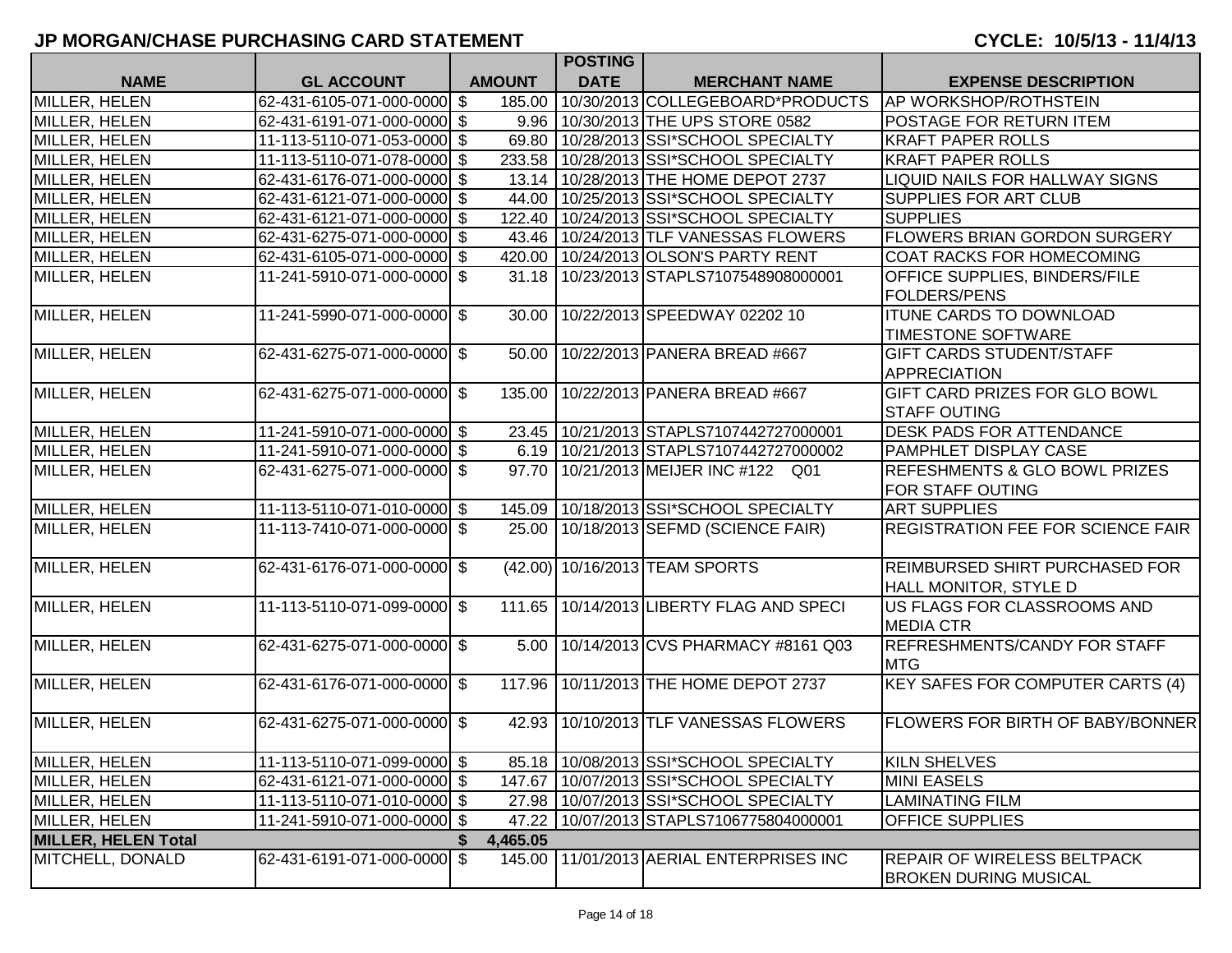|                               |                             |    |               | <b>POSTING</b> |                                                     |                                                                         |
|-------------------------------|-----------------------------|----|---------------|----------------|-----------------------------------------------------|-------------------------------------------------------------------------|
| <b>NAME</b>                   | <b>GL ACCOUNT</b>           |    | <b>AMOUNT</b> | <b>DATE</b>    | <b>MERCHANT NAME</b>                                | <b>EXPENSE DESCRIPTION</b>                                              |
| MITCHELL, DONALD              | 62-431-6191-071-000-0000 \$ |    | 429.99        |                | 10/28/2013 B & H PHOTO-VIDEO.COM                    | <b>MIXER FOR HS VIDEO SYSTEM</b>                                        |
| MITCHELL, DONALD              | 62-431-6191-071-000-0000 \$ |    | 156.93        |                | 10/28/2013 SWEETWATER SOUND                         | <b>VIDEO CABLES AND LED LIGHTS</b>                                      |
| MITCHELL, DONALD              | 62-431-6191-071-000-0000 \$ |    |               |                | 53.91   10/25/2013 THE HOME DEPOT 2737              | MISC. PARTS FOR AUDIO REPAIR AT MS.                                     |
| MITCHELL, DONALD              | 62-431-6191-071-000-0000 \$ |    | 408.19        |                | 10/25/2013 AERIAL ENTERPRISES INC                   | CABLES FOR VIDEO @ FOOTBALL<br><b>GAMES</b><br><b>RACKMOUNT KIT FOR</b> |
| MITCHELL, DONALD              | 11-299-4910-000-000-0000 \$ |    |               |                | 136.67   10/23/2013 SWEETWATER SOUND                | <b>RACK FOR MS AUDIO SYSTEM</b>                                         |
| MITCHELL, DONALD              | 11-299-4910-000-000-0000 \$ |    |               |                | 278.46   10/22/2013   B & H PHOTO-VIDEO.COM         | <b>HEADPHONES FOR HS AUD</b>                                            |
| MITCHELL, DONALD              | 11-299-5990-000-000-0000 \$ |    |               |                | 533.33   10/22/2013   B & H PHOTO-VIDEO.COM         | <b>HEADPHONES FOR MS AUD AND MIXER</b><br>FOR OH GYM                    |
| <b>MITCHELL, DONALD Total</b> |                             | \$ | 2,142.48      |                |                                                     |                                                                         |
| <b>NESMITH, RUSSEL</b>        | 11-261-5993-000-000-0000 \$ |    |               |                | 59.52 11/04/2013 THE HOME DEPOT 2704                | <b>GRNDS OUTSIDE CONCESSIONS</b>                                        |
| <b>NESMITH, RUSSEL</b>        | 11-261-5992-000-000-0000 \$ |    |               |                | 12.94 11/04/2013 THE HOME DEPOT 2737                | <b>MTCE STOCK</b>                                                       |
| <b>NESMITH, RUSSEL</b>        | 11-261-5992-000-000-0000 \$ |    |               |                | 11.94 11/04/2013 THE HOME DEPOT 2737                | <b>MTCE PLUMBING STOCK</b>                                              |
| NESMITH, RUSSEL               | 11-261-5992-055-000-0000 \$ |    |               |                | 18.88   11/01/2013 THE HOME DEPOT 2737              | <b>NM5 STOCK</b>                                                        |
| <b>NESMITH, RUSSEL</b>        | 11-261-5992-011-000-0000 \$ |    |               |                | 134.92 10/25/2013 BILDON PARTS & SERVICE            | <b>VO CAFETERIA COOLER</b>                                              |
| NESMITH, RUSSEL               | 11-261-5992-011-000-0000 \$ |    |               |                | 4.99 10/23/2013 ACO-HARDWARE #0087                  | <b>VO KITCHEN FOOD SERVER</b>                                           |
| NESMITH, RUSSEL               | 11-261-5992-013-000-0000 \$ |    |               |                | 41.58 10/21/2013 ETNA SUPPLY CO - WIXOM             | NW PLAY AREA COVER                                                      |
| <b>NESMITH, RUSSEL</b>        | 11-261-5992-060-000-0000 \$ |    |               |                | 24.56 10/11/2013 THE HOME DEPOT 2737                | <b>ITC BOYS BATHROOM</b>                                                |
| <b>NESMITH, RUSSEL</b>        | 11-261-5992-071-000-0000 \$ |    |               |                | 4.40 10/10/2013 THE HOME DEPOT 2737                 | <b>HS BATHROOM</b>                                                      |
| NESMITH, RUSSEL               | 11-261-5992-055-000-0000 \$ |    |               |                | 63.39 10/09/2013 THE HOME DEPOT 2737                | <b>NM5 TEACHERS LOUNGE</b>                                              |
| <b>NESMITH, RUSSEL Total</b>  |                             | S  | 377.12        |                |                                                     |                                                                         |
| NOWICKI, MATTHEW              | 11-271-5730-000-000-0000 \$ |    |               |                | 172.60   10/22/2013 KNIGHTS AUTO SUPPLY IN          | <b>PARTS</b>                                                            |
| NOWICKI, MATTHEW              | 11-271-5730-000-000-0000 \$ |    |               |                | 12.25 10/09/2013 NOVI AUTO PARTS AND HA             | <b>PARTS</b>                                                            |
| NOWICKI, MATTHEW              | 11-271-5730-000-000-0000 \$ |    |               |                | 16.41 10/07/2013 THE HOME DEPOT 2737                | <b>PARTS</b>                                                            |
| <b>NOWICKI, MATTHEW Total</b> |                             | \$ | 201.26        |                |                                                     |                                                                         |
| OCONNOR, GAIL                 | 11-118-4910-000-952-0000 \$ |    |               |                | 25.00 10/30/2013 MEIJER INC #122<br>Q <sub>01</sub> | <b>TEACHING SUPPLIES</b>                                                |
| OCONNOR, GAIL                 | 11-351-5110-000-953-0000 \$ |    |               |                | 365.64   10/30/2013 ENVIRONMENTS                    | <b>TEACHING SUPPLIE</b>                                                 |
| OCONNOR, GAIL                 | 11-118-4910-000-952-0000 \$ |    |               |                | (13.48) 10/30/2013 MICHAELS STORES 3744             | <b>TEACHING SUPPLIES</b>                                                |
| OCONNOR, GAIL                 | 11-118-5110-000-952-0000 \$ |    |               |                | 30.71   10/29/2013 MICHAELS STORES 3744             | <b>TEACHING SUPPLIES</b>                                                |
| OCONNOR, GAIL                 | 11-118-5110-000-952-0000 \$ |    |               |                | 28.00 10/24/2013 STAPLS7107332893000002             | <b>TEACHING SUPPLIES</b>                                                |
| OCONNOR, GAIL                 | 11-118-5110-000-952-0000 \$ |    |               |                | 122.17   10/17/2013 STAPLS7107332893000001          | <b>TEACHING SUPPLIES</b>                                                |
| OCONNOR, GAIL                 | 11-118-5110-000-952-0000 \$ |    |               |                | 80.15   10/17/2013 STAPLS7107332893000003           | <b>TEACHING SUPPLIES</b>                                                |
| OCONNOR, GAIL                 | 11-118-5110-000-951-0000 \$ |    |               |                | 5.34   10/14/2013 STAPLS7106495687000003            | <b>TEACHING SUPPLIES</b>                                                |
| OCONNOR, GAIL                 | 11-351-5110-000-953-0000 \$ |    |               |                | 271.95   10/07/2013   DISCOUNT SCHOOL SUPPLY        | <b>TEACHING SUPPLIES</b>                                                |
| <b>OCONNOR, GAIL Total</b>    |                             | \$ | 915.48        |                |                                                     |                                                                         |
| QUITIQUIT, PAMELA             | 11-222-5990-012-000-0000 \$ |    |               |                | 306.81   10/30/2013   STAPLS7107969805000001        | <b>COLOR TONER CARTRIDGES</b>                                           |
| QUITIQUIT, PAMELA             | 62-431-6275-012-000-0000 \$ |    |               |                | 17.08   10/24/2013   BUSCH'S #1205                  | <b>TITLE ONE EXPENSES</b>                                               |
| QUITIQUIT, PAMELA             | 62-431-6275-012-000-0000 \$ |    |               |                | 50.82 10/23/2013 DOMINO'S 1010                      | TITLE ONE MEETING EXPENSES                                              |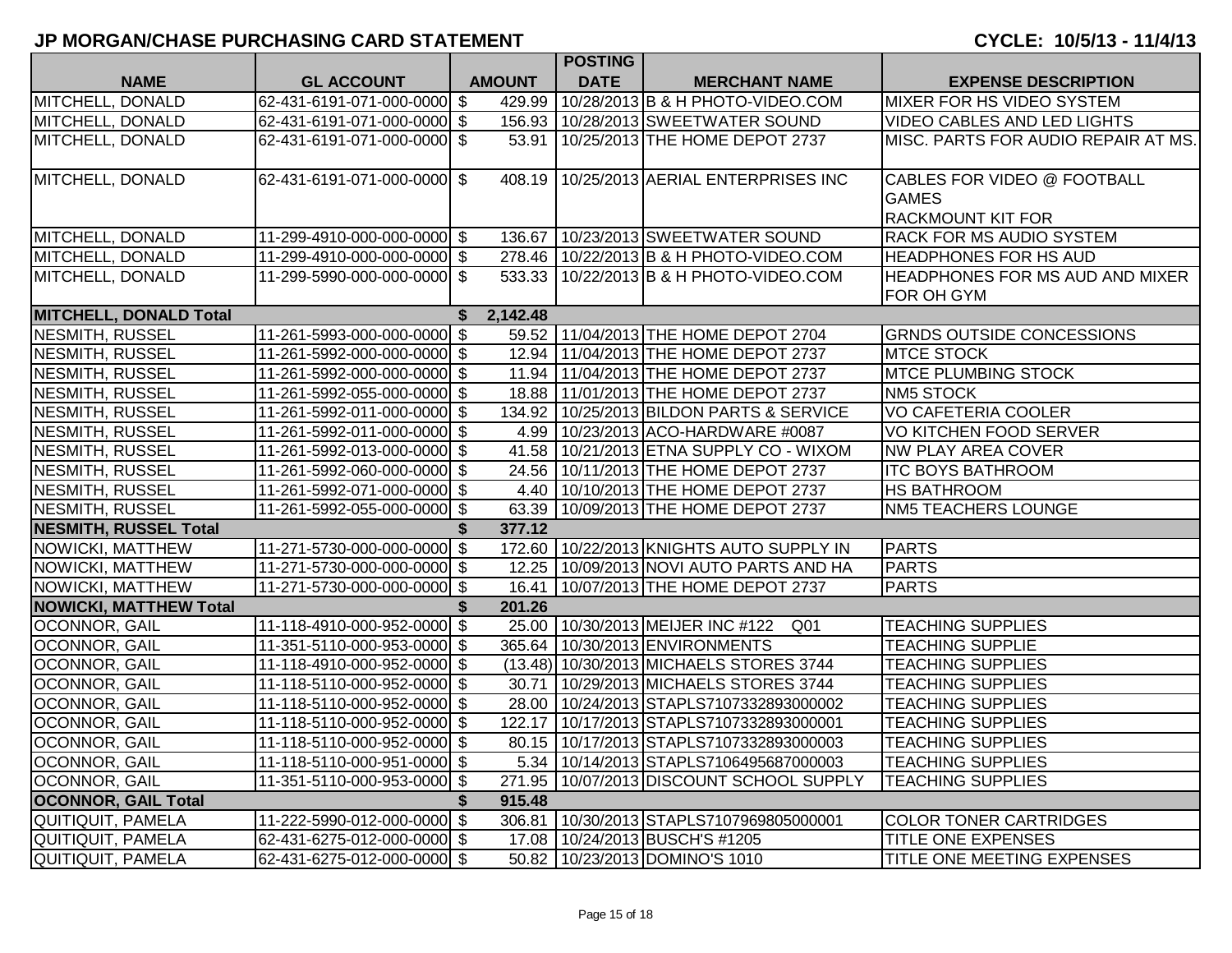|                                  |                             |    |               | <b>POSTING</b>              |                                              |                                                                       |
|----------------------------------|-----------------------------|----|---------------|-----------------------------|----------------------------------------------|-----------------------------------------------------------------------|
| <b>NAME</b>                      | <b>GL ACCOUNT</b>           |    | <b>AMOUNT</b> | <b>DATE</b>                 | <b>MERCHANT NAME</b>                         | <b>EXPENSE DESCRIPTION</b>                                            |
| <b>QUITIQUIT, PAMELA</b>         | 62-431-6275-012-000-0000 \$ |    | 314.87        |                             | 10/17/2013 SOUNDTREE                         | <b>MUSIC CURRICULUM FOR LEARNING</b><br><b>PIANO GRANT</b>            |
| <b>QUITIQUIT, PAMELA</b>         | 11-111-5110-012-025-0000 \$ |    |               |                             | 146.85 10/08/2013 SSI*SCHOOL SPECIALTY       | <b>CLASSROOM SUPPLIES FOR CATHY</b>                                   |
|                                  |                             |    |               |                             |                                              | <b>CLOKE AND STACY TANNER</b>                                         |
| <b>QUITIQUIT, PAMELA Total</b>   |                             | S. | 836.43        |                             |                                              |                                                                       |
| <b>REICHLEY, CARRIE</b>          | 11-111-5110-015-055-0000 \$ |    | 148.49        |                             | 11/04/2013 PHYSICAL EDUCATION EQU            | <b>GYM SUPPLIES-DURACART MAT TRUCK</b>                                |
| <b>REICHLEY, CARRIE</b>          | 11-111-5110-015-099-0000 \$ |    |               |                             | 277.02   10/25/2013   SSI*SCHOOL SPECIALTY   | <b>BULLETIN BOARDS (2)</b>                                            |
| <b>REICHLEY, CARRIE</b>          | 11-111-5110-015-099-0000 \$ |    | 28.51         |                             | 10/21/2013 DEMCO INC                         | DATA WALL SUPPLIES-DOTS                                               |
| <b>REICHLEY, CARRIE</b>          | 11-111-5110-015-055-0000 \$ |    |               |                             | 327.98   10/18/2013   PHYSICAL EDUCATION EQU | <b>GYM SUPPLIES</b>                                                   |
| <b>REICHLEY, CARRIE</b>          | 11-111-5110-015-099-0000 \$ |    | 44.00         |                             | 10/17/2013 SOUTHPAW ENTERPRISES I            | <b>PENCIL GRIPS</b>                                                   |
| <b>REICHLEY, CARRIE</b>          | 11-222-5410-015-000-0000 \$ |    | 209.00        |                             |                                              | 10/16/2013 RESOUCES FOR EDUCATORS HOME & SCHOOL CONNECTION            |
| <b>REICHLEY, CARRIE</b>          | 62-431-6275-015-000-0000 \$ |    | 34.99         |                             | 10/14/2013 CHERYL&CO                         | <b>COOKIE BASKET</b>                                                  |
| <b>REICHLEY, CARRIE</b>          | 11-111-5110-015-099-0000 \$ |    | 19.42         |                             | 10/07/2013 FCC*FRANKLINCVYSEMINAR            | <b>7 HABITS POSTER</b>                                                |
| <b>REICHLEY, CARRIE Total</b>    |                             |    | 1,089.41      |                             |                                              |                                                                       |
| RODRIGUEZ, SANDRA                | 11-111-5110-013-025-0000 \$ |    |               |                             | 157.35   10/21/2013   SSI*SCHOOL SPECIALTY   | <b>WASHABLE SIGN BOARD ON A STAND</b><br>FOR FRONT HALL WAY TO        |
| RODRIGUEZ, SANDRA                | 11-111-5110-013-025-0000 \$ |    |               |                             | 339.72 10/18/2013 IKEA CANTON                | BINS BOUGHT FOR THE NEW BOOKS<br>FOR GUIDED READING LIB               |
| <b>RODRIGUEZ, SANDRA Total</b>   |                             | S  | 497.07        |                             |                                              |                                                                       |
| <b>SCHRINER, STEPHANIE</b>       | 62-431-6275-065-000-0000 \$ |    | 144.61        |                             | 10/30/2013 DESIGNYOURWALL COM                | <b>DISPLAY CASE BACKDROPS</b>                                         |
| <b>SCHRINER, STEPHANIE</b>       | 62-431-6237-065-000-0000 \$ |    | 36.00         |                             | 10/22/2013 ORIENTAL TRADNG CO                | SAND TIMERS FOR CONFERENCES; PD<br><b>FOR BY PTO</b>                  |
| <b>SCHRINER, STEPHANIE</b>       | 62-431-6237-065-000-0000 \$ |    |               |                             | 20.02   10/22/2013   AMAZON MKTPLACE PMTS    | HOLDERS FOR SAND TIMERS; PD FOR<br><b>BY PTO</b>                      |
| <b>SCHRINER, STEPHANIE</b>       | 62-431-6405-065-000-0000 \$ |    |               |                             | (200.00) 10/18/2013 OAKLAND SCHOOLS-RC INT   | <b>REFUND ON PD FOR NEW PRINCPALS</b>                                 |
| <b>SCHRINER, STEPHANIE</b>       | 62-431-6770-065-000-0000 \$ |    | 6.67          | 10/18/2013 TARGET           | 00014654                                     | 32-QT BOX                                                             |
| <b>SCHRINER, STEPHANIE</b>       | 11-112-5990-065-000-0000 \$ |    |               |                             | 315.43 10/09/2013 STAPLS7106837318000001     | <b>PENCILS FOR MEAP</b>                                               |
| <b>SCHRINER, STEPHANIE</b>       | 11-241-5910-065-000-0000 \$ |    | 11.80         |                             | 10/09/2013 STAPLS7106837318000002            | 3-HOLE PUNCH                                                          |
| <b>SCHRINER, STEPHANIE Total</b> |                             |    | 334.53        |                             |                                              |                                                                       |
| <b>SCHURIG, CLAIRE</b>           | 11-113-5110-071-051-0000 \$ |    | 250.00        |                             | 10/28/2013 PAYPAL *VRSTYVOCALS               | <b>FESTIVAL FEE FOR INTERNATIONAL</b><br><b>COMPETITION OF HIGH S</b> |
| <b>SCHURIG, CLAIRE</b>           | 11-113-5110-071-051-0000 \$ |    |               |                             | 5.25   10/08/2013 MUSICNOTES.COM             | MUSIC FOR A CAPPELLA.                                                 |
| <b>SCHURIG, CLAIRE</b>           | 11-113-5110-071-051-0000 \$ |    |               |                             | 178.50   10/07/2013   TIEMART INC.           | <b>BOWTIES FOR A CAPPELLA UNIFORMS</b>                                |
| <b>SCHURIG, CLAIRE</b>           | 11-113-5110-071-051-0000 \$ |    | 90.00         |                             | 10/07/2013 FORMAL FASHIONS                   | NEEDED AN EXTRA DRESS FOR A<br>STUDENT.                               |
| <b>SCHURIG, CLAIRE Total</b>     |                             |    | 523.75        |                             |                                              |                                                                       |
| SHPAKOFF, KATHLEEN               | 11-351-5110-000-953-0000 \$ |    | 5.97          |                             | 10/23/2013 MICHAELS STORES 5732              | <b>TEACHING MATERIALS</b>                                             |
| <b>SHPAKOFF, KATHLEEN</b>        | 11-351-5110-000-953-0000 \$ |    | 25.00         |                             | 10/21/2013 SCHOLASTIC BOOK CLUB              | <b>TEACHING MATERIALS</b>                                             |
| SHPAKOFF, KATHLEEN               | 11-351-5110-000-953-0000 \$ |    |               | 14.49   10/18/2013   TARGET | 00014654                                     | <b>TEACHING MATERIALS</b>                                             |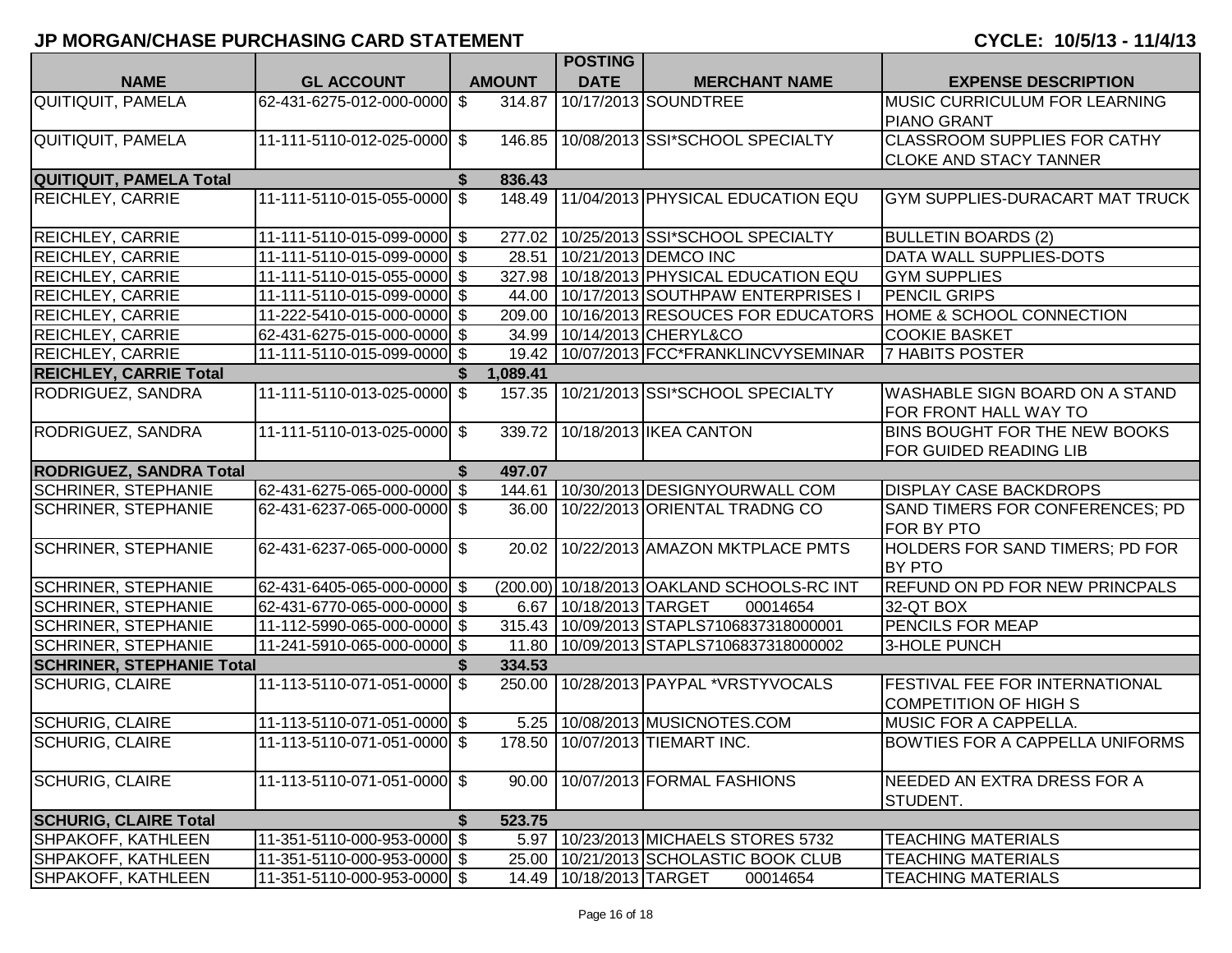|                                 |                             |    |               | <b>POSTING</b>          |                                                       |                                         |
|---------------------------------|-----------------------------|----|---------------|-------------------------|-------------------------------------------------------|-----------------------------------------|
| <b>NAME</b>                     | <b>GL ACCOUNT</b>           |    | <b>AMOUNT</b> | <b>DATE</b>             | <b>MERCHANT NAME</b>                                  | <b>EXPENSE DESCRIPTION</b>              |
| SHPAKOFF, KATHLEEN              | 11-351-5110-000-953-0000 \$ |    |               | 86.98 10/15/2013 TARGET | 00022301                                              | <b>TEACHING MATERIALS</b>               |
| SHPAKOFF, KATHLEEN              | 11-351-5110-000-953-0000 \$ |    |               |                         | 36.57   10/14/2013 JOANN ETC #1933                    | <b>TEACHING MATERIALS</b>               |
| SHPAKOFF, KATHLEEN              | 11-351-5110-000-953-0000 \$ |    |               | 22.39 10/14/2013 TARGET | 00003533                                              | <b>TEACHING MATERIALS</b>               |
| <b>SHPAKOFF, KATHLEEN Total</b> |                             |    | 191.40        |                         |                                                       |                                         |
| <b>SOVEL, SHEILA</b>            | 62-431-6355-031-000-0000 \$ |    |               |                         | 20.69 10/17/2013 MICHAELS STORES 2071                 | <b>CLASSROOM SUPPLIES</b>               |
| <b>SOVEL, SHEILA</b>            | 62-431-6355-031-000-0000 \$ |    |               |                         | 10.85   10/14/2013   MICHAELS STORES 3744             | <b>CLASSROOM SUPPLIES</b>               |
| <b>SOVEL, SHEILA Total</b>      |                             |    | 31.54         |                         |                                                       |                                         |
| SPRYS, CAROL                    | 62-431-6188-061-000-0000 \$ |    |               |                         | 525.00 11/01/2013 GETAWAY TOURS & CHARTE              | <b>FIELD HOCKEY BUS TO STATES</b>       |
| SPRYS, CAROL                    | 62-431-6104-061-000-0000 \$ |    |               |                         | 49.99   10/29/2013 MICHAELS STORES 3744               | <b>DISPLAY CASE FOR FOOTBALL FOR DR</b> |
|                                 |                             |    |               |                         |                                                       | <b>MATTHEWS</b>                         |
| <b>SPRYS, CAROL</b>             | 62-431-6104-061-000-0000 \$ |    |               |                         | 12.50   10/28/2013 THE HOME DEPOT 2704                | <b>PROPANE FOR HEATERS</b>              |
| SPRYS, CAROL                    | 62-431-6172-061-000-0000 \$ |    |               |                         | 37.10   10/28/2013 KROGER #632                        | CALLED BY COACH ON WAY TO PICK UP       |
|                                 |                             |    |               |                         |                                                       | <b>FLOWERS FOR FOOTBA</b>               |
| SPRYS, CAROL                    | 62-431-6104-061-000-0000 \$ |    |               |                         | 25.96   10/25/2013   DICK'S SPORTING GOODS            | <b>HANDWARMERS FOR FOOTBALL</b>         |
| <b>SPRYS, CAROL</b>             | 11-252-7912-000-000-0000 \$ |    | 18.21         | 10/23/2013              |                                                       | FRAUD/NET \$0.00                        |
| SPRYS, CAROL                    | 62-431-6104-061-000-0000 \$ |    |               |                         | 75.14   10/23/2013 MEIJER INC #122<br>Q <sub>01</sub> | <b>COFFEE FOR OFFICE</b>                |
| SPRYS, CAROL                    | 11-252-7912-000-000-0000 \$ |    | 1,820.54      | 10/23/2013              |                                                       | FRAUD/NET \$0.00                        |
| SPRYS, CAROL                    | 62-431-6161-061-000-0000 \$ |    | 31.07         |                         | 10/18/2013 PARTYCHEAP.COM                             | JV POM HIGH KICK                        |
| SPRYS, CAROL                    | 62-431-6161-061-000-0000 \$ |    | 235.20        |                         | 10/17/2013 DANCEWEAR SOLUTIONS                        | JV POM HIGH KICK                        |
| SPRYS, CAROL                    | 11-293-7411-000-000-0000 \$ |    | 290.00        |                         | 10/16/2013 FOREST AKERS GOLF COUR                     | <b>IMHSAA STATE TOURNEY FEES GIRLS</b>  |
|                                 |                             |    |               |                         |                                                       | <b>GOLF</b>                             |
| SPRYS, CAROL                    | 11-252-7912-000-000-0000 \$ |    |               | $(18.15)$ 10/07/2013    |                                                       | FRAUD/NET \$0.00                        |
| SPRYS, CAROL                    | 11-252-7912-000-000-0000 \$ |    |               | $(18.21)$ 10/07/2013    |                                                       | FRAUD/NET \$0.00                        |
| SPRYS, CAROL                    | 11-252-7912-000-000-0000 \$ |    |               |                         | (1,820.54) 10/07/2013 LUFTHANSA                       | FRAUD/NET \$0.00                        |
| SPRYS, CAROL                    | 11-252-7912-000-000-0000 \$ |    |               | (1,815.06) 10/07/2013   |                                                       | FRAUD/NET \$0.00                        |
| <b>SPRYS, CAROL Total</b>       |                             |    | (551.25)      |                         |                                                       |                                         |
| STEEH, ROBERT                   | 62-431-6301-033-000-0000 \$ |    |               |                         | 400.00 10/29/2013 SPEEDWAY 02202 10                   | <b>GAS CARDS ISSUED TO STUDENTS</b>     |
|                                 |                             |    |               |                         |                                                       | <b>WITH PERFECT ATTENDANCE</b>          |
| <b>STEEH, ROBERT Total</b>      |                             | Ŝ. | 400.00        |                         |                                                       |                                         |
| <b>VALENTINE, CYNTHIA</b>       | 11-271-7910-000-000-0000 \$ |    |               |                         | 64.01 10/28/2013 GFS MKTPLC #0174                     | <b>PLATES</b>                           |
| VALENTINE, CYNTHIA              | 11-271-5910-000-000-0000 \$ |    | 30.77         | 10/14/2013 STAPLES      | 00115659                                              | <b>OFFICE SUPPLIES</b>                  |
| VALENTINE, CYNTHIA              | 11-271-7910-000-000-0000 \$ |    | 278.97        | 10/09/2013 BEST BUY     | 00015446                                              | <b>APPLIANCES</b>                       |
| <b>VALENTINE, CYNTHIA</b>       | 11-271-7910-000-000-0000 \$ |    |               |                         | 84.63 10/09/2013 GFS MKTPLC #0958                     | <b>FACIAL TISSUE</b>                    |
| <b>VALENTINE, CYNTHIA</b>       | 11-271-3610-000-000-0000 \$ |    |               |                         | 147.50   10/07/2013 OAKLAND SCHOOLS-MEDIA             | <b>FORMS</b>                            |
| <b>VALENTINE, CYNTHIA Total</b> |                             |    | 605.88        |                         |                                                       |                                         |
| <b>VAUGHAN, ANGELA</b>          | 11-232-3220-000-000-0000 \$ |    | 30.00         |                         | 10/16/2013 OAKLAND SCHOOLS-RC INT                     | <b>EAOCS/MASB GTP SUMMIT AT OAKLAND</b> |
|                                 |                             |    |               |                         |                                                       | <b>SCHOOLS</b>                          |
| VAUGHAN, ANGELA                 | 11-232-3220-000-000-0000 \$ |    | 75.00         | 10/09/2013 MASB         |                                                       | MASB GTP WORKSHOP - TRANSACTION         |
|                                 |                             |    |               |                         |                                                       | <b>WAS CANCELLED.</b>                   |
| VAUGHAN, ANGELA                 | 11-232-3220-000-000-0000 \$ |    |               | (75.00) 10/09/2013 MASB |                                                       | MASB GTP WORKSHOP - TRANSACTION         |
|                                 |                             |    |               |                         |                                                       | WAS CANCELLED.                          |